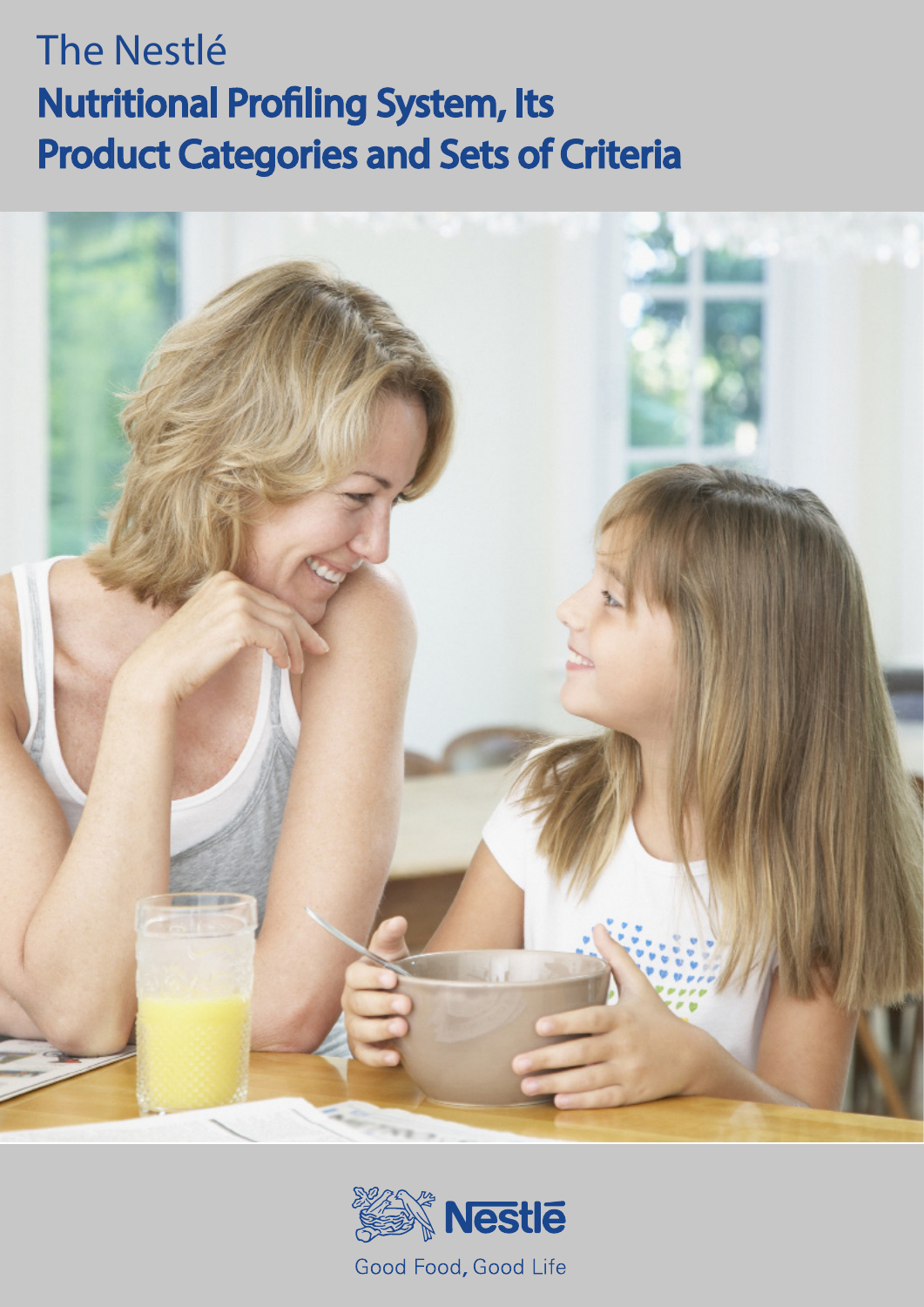# The Nestlé Nutritional Profiling System

Nestlé has developed a system based on nutrition science and public health recommendations to evaluate the nutritional value of food and beverage products. The system was designed to support product development to constantly optimise the nutritional composition of products.

#### Taste and nutritional value

Nestlé's worldwide strategy is to offer products that have proven superiority in consumer taste preference and nutritional value.

As the world's leading nutrition, health and wellness company, Nestlé continually invests in the innovation and renovation of its large portfolio of products both to enhance and communicate their taste and nutritional value.

In order to analyse the nutritional value of its products, Nestlé has established a rigorous methodology based on public health recommendations and consumer science. This is called the Nestlé Nutritional Profiling System and has been progressively applied across Nestlé's worldwide product portfolio since 2004.

It is a dynamic approach as the criteria are regularly reviewed by teams of nutrition experts and product specialists to incorporate the latest developments in nutrition, health and wellness.

#### The Nestlé Nutritional Profiling System

The criteria used in the Nestlé Nutritional Profiling System are each expressed as a percentage of daily reference values per serving or as a percentage of energy (Table 1).

These criteria are established using the available recommendations for dietary intakes, issued by authorities such as the World Health Organisation, the dietary reference intakes published by the US Institute of Medicine or the European Food Safety Authority's opinion. In countries where different legal values for labelling are enforced by local authorities, the criteria used for product assessment are determined by those countries' values.

The Nestlé Nutritional Profiling System works by profiling each individual food and beverage product against specific criteria. The criteria for each and every product are derived from four principles of assessment:

- 1. A consideration of the product category and its role in the overall diet
- 2. A consideration of specific nutritional factors pertinent to public health and essential nutritional contributions
- 3. A consideration of maximum and minimum noncompensatory, rigorous thresholds
- 4. A consideration of serving as consumed and reference values specific to children and adults

### Key points

#### Innovation & renovation

Nestlé continually invests in the innovation and renovation of a large variety of products both to enhance and communicate their taste and nutritional value.

#### Public health recommendations

The Nestlé Nutritional Profiling System is a rigorous method to analyse the nutritional value of products based on public health recommendations and consumer science.

#### Global & local values

The Nestlé Nutritional Profiling System criteria are established using recommendations issued by authorities such as the World Health Organisation, the US Institute of Medicine or the European Food Safety Authority. In some countries, local legal values for labelling are enforced.

#### Four principles of assessment

The Nestlé Nutritional Profiling System criteria are derived from four principles of assessment: the product category, important specific nutritional factors, thresholds for each nutritional factor, and an individual serving as consumed by adults and/or children.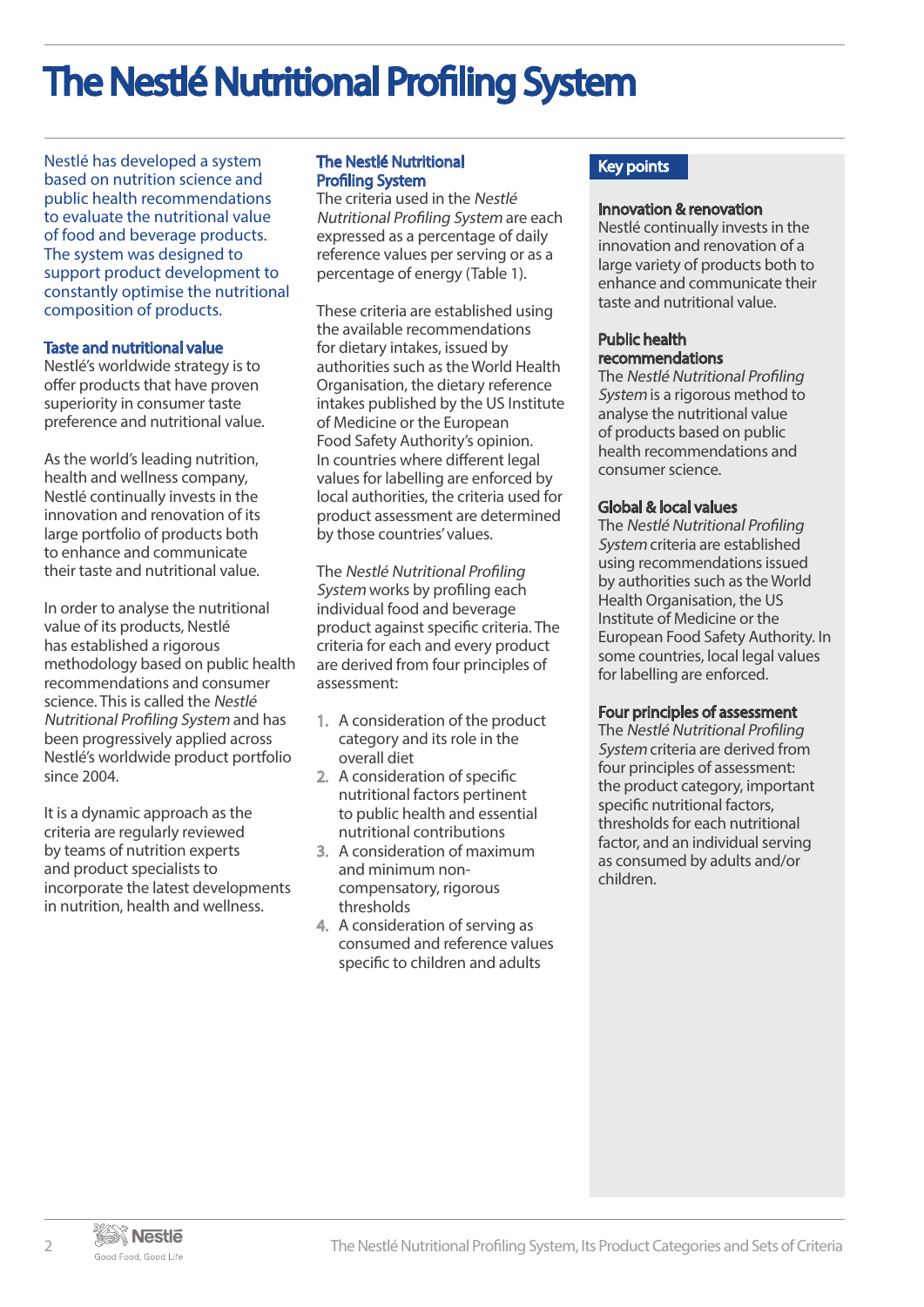#### Principle 1: A consideration of the product category and its role in the overall diet

The Nestlé Nutritional Profiling System establishes a specific set of assessment criteria for each food and beverage product category. These criteria incorporate the roles different categories play in the overall diet of a specific consumer.

For example, since nutrition experts recognise that the role of yogurt in the diet is different from the role of soup, these two categories have different sets of criteria against which individual products are assessed (Table 2).

Furthermore, because the nutrition requirements of children are different to those of adults, a product that has been developed for children will have to meet a different set of daily reference values to those which must be met by a product developed for adults.

#### Principle 2: A consideration of specific nutritional factors pertinent to public health and essential nutritional contributions

The selection of specific nutritional factors to be assessed by the Nestlé Nutritional Profiling System is driven by the importance of those factors to public health in general. It is aligned to recommendations issued by public health authorities such as the World Health Organisation.

For each of its product categories, Nestlé has established criteria for energy and five health-sensitive nutritional factors:

- 1. Energy (calories)
- 2. Sodium
- 3. Added sugars
- 4. Fructose
- 5. Trans fatty acids
- 6. Saturated fatty acids

In addition to energy and these five health-sensitive nutritional factors, Nestlé proactively focuses on essential nutritional contributions of foods and beverages.

Accordingly, the Nestlé Nutritional Profiling System establishes additional criteria for essential nutritional contributions that specific types of food or beverage products should provide. As an example, there are criteria for calcium richness in dairy products and minimum dietary fibre in cereal-based products. Criteria for these essential nutritional contributions are based on official dietary guidelines that specify the minimum amounts of important nutritional factors which people should regularly consume.

### Principle 3: A consideration of maximum and minimum noncompensatory, rigorous thresholds

For categories where certain nutritional factors may potentially be consumed in excessive quantities (such as total fat for 'biscuits'), the Nestlé Nutritional Profiling System establishes upper thresholds or limits.

For nutritional factors that tend to be insufficient, minimum thresholds are established.

Importantly, the Nestlé Nutritional Profiling System is extremely rigorous: criteria are strict and particular in that a good level of one nutritional factor cannot compensate for a poor level of another nutritional factor.

### Key points

#### Role in the overall diet

The consideration of the product category incorporates the roles different categories play in the overall diets of adults and of children.

### Specific nutritional factors

The consideration of the specific nutritional factors is based on recommendations issued by public health authorities such as the World Health Organisation.

#### Essential nutritional contributions

Apart from the energy and healthsensitive nutritional factors, the Nestlé Nutritional Profiling System establishes criteria for essential nutritional contributions of foods and beverages based on official dietary guidelines.

#### Maximum or minimum thresholds

The consideration of maximum or minimum thresholds is a principle relating to nutritional factors that may potentially be consumed in excessive or insufficient quantities respectively.

#### Rigour

The Nestlé Nutritional Profiling System is extremely rigorous: a good level of one nutritional factor cannot compensate for a poor level of another.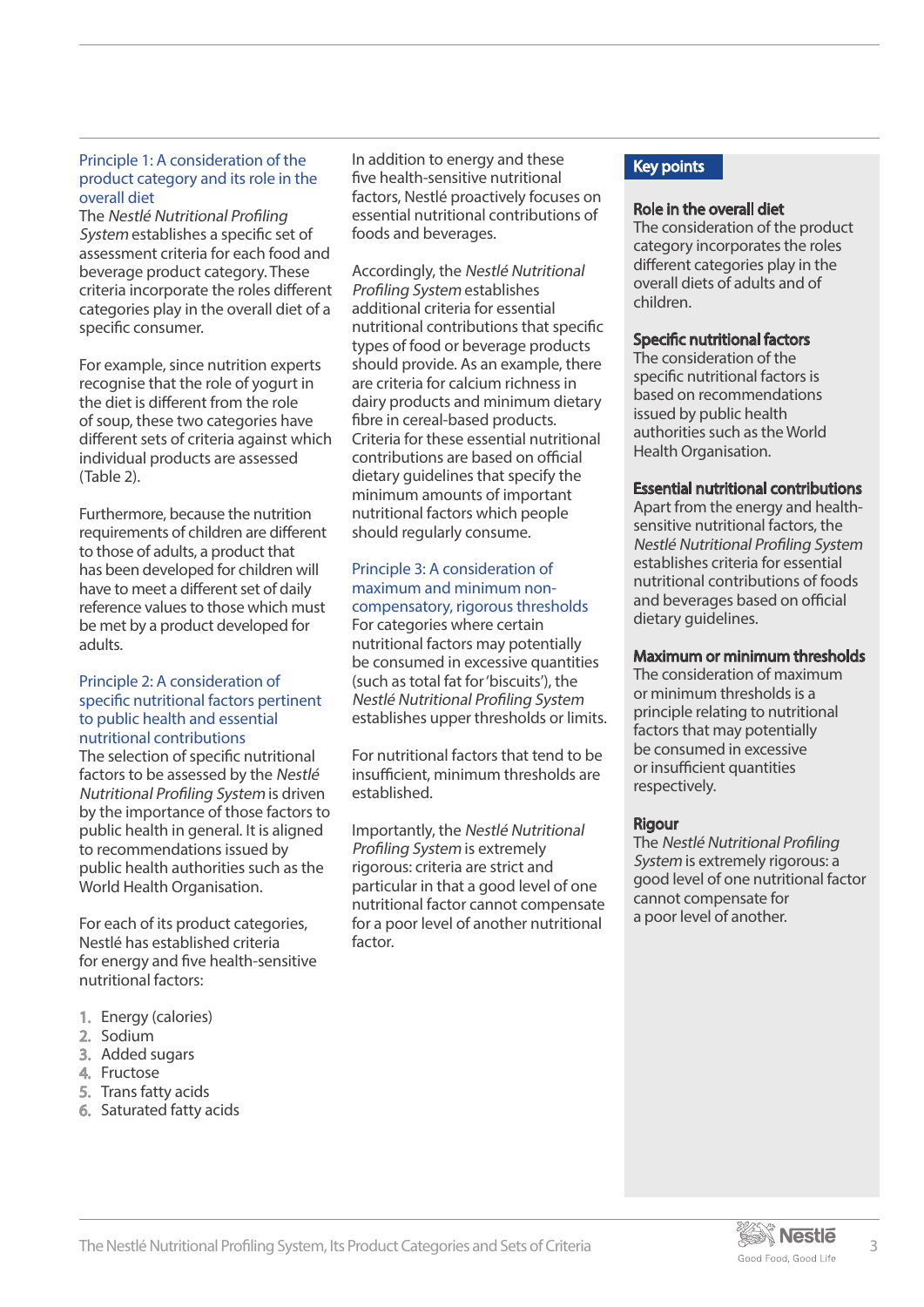#### Principle 4: A consideration of serving as consumed and reference values specific to children and adults

Products are assessed per serving as they would be consumed. This takes into account the target consumer, the main product usage and how it would typically be reconstituted (e.g. with milk or water).

Importantly, products developed for children are evaluated using reference values defined to meet children's nutritional needs.

#### The Nestlé Nutritional Foundation©

Every food or beverage product which achieves the specific criteria of the Nestlé Nutritional Profiling System is said to attain the Nestlé Nutritional Foundation status and accordingly represents an appropriate choice when the consumer (children and/or adults) chooses to have it in the context of a balanced diet. A food or beverage product will only attain the Nestlé Nutritional Foundation when all of its nutritional factors meet the criteria for its category (Table 4). A product will not achieve the Nestlé Nutritional Foundation if the criterion for any one nutritional factor is not met.

If a product which does not achieve the Nestlé Nutritional Foundation is consumed frequently, the consumer's diet may need to be rebalanced by other dietary choices. As an example: the frequent consumption of salty snacks calls for moderation in the use of salt.

The Nestlé Nutritional Profiling System assessment principles apply to all Nestlé product categories apart from:

**∙** Products developed under Nestlé brands by the Beverage Partners Worldwide joint venture

For the following product categories other specific approaches apply based on appropriate reference values:

- **∙** Highly regulated categories, such as infant formulas
- **∙** Categories for target populations with specific needs, such as healthcare nutrition and baby foods categories

### Key points

#### Serving as consumed

The consideration of the serving as consumed takes into account the target adult and/or child consumer, product usage and how it would typically be consumed.

### Appropriate choice

Every food or beverage product which achieves the specific criteria of the Nestlé Nutritional Profiling System attains the Nestlé Nutritional Foundation© and is an appropriate choice when the consumer (children and/or adults) chooses to have it in the context of a balanced diet.

### An overview of the Nestlé Nutritional Profiling System – a rigorous and responsible approach to nutrient profiling

- **∙** Authoritative: Based on recommendations from public health authorities and consumer science
- **∙** Consistent: A single framework applied to Nestlé food and beverage product categories
- **∙** Dynamic: Reviewed and updated regularly in line with latest developments in nutrition
- **Extensive:** Applied to the largest food and beverage category portfolio
- **∙** Realistic: Based on a suggested serving for the product
- **Responsible:** Addresses energy intake as a sensitive public health issue
- **∙** Rigorous: All criteria have to be met; meeting one criterion cannot compensate for the failure to meet another
- **Sensible:** Based on how the food or beverage would be consumed e.g. reconstituted with milk
- **∙** Targeted: Respective of target consumer with different daily reference values for adults and children
- **∙** Thorough: Aligned to Nestlé Policies on the levels of sodium, trans fatty acids and sugars in food and beverage products
- **∙** Universal: Applied to Nestlé food and beverage products irrespective of their country of manufacture and sale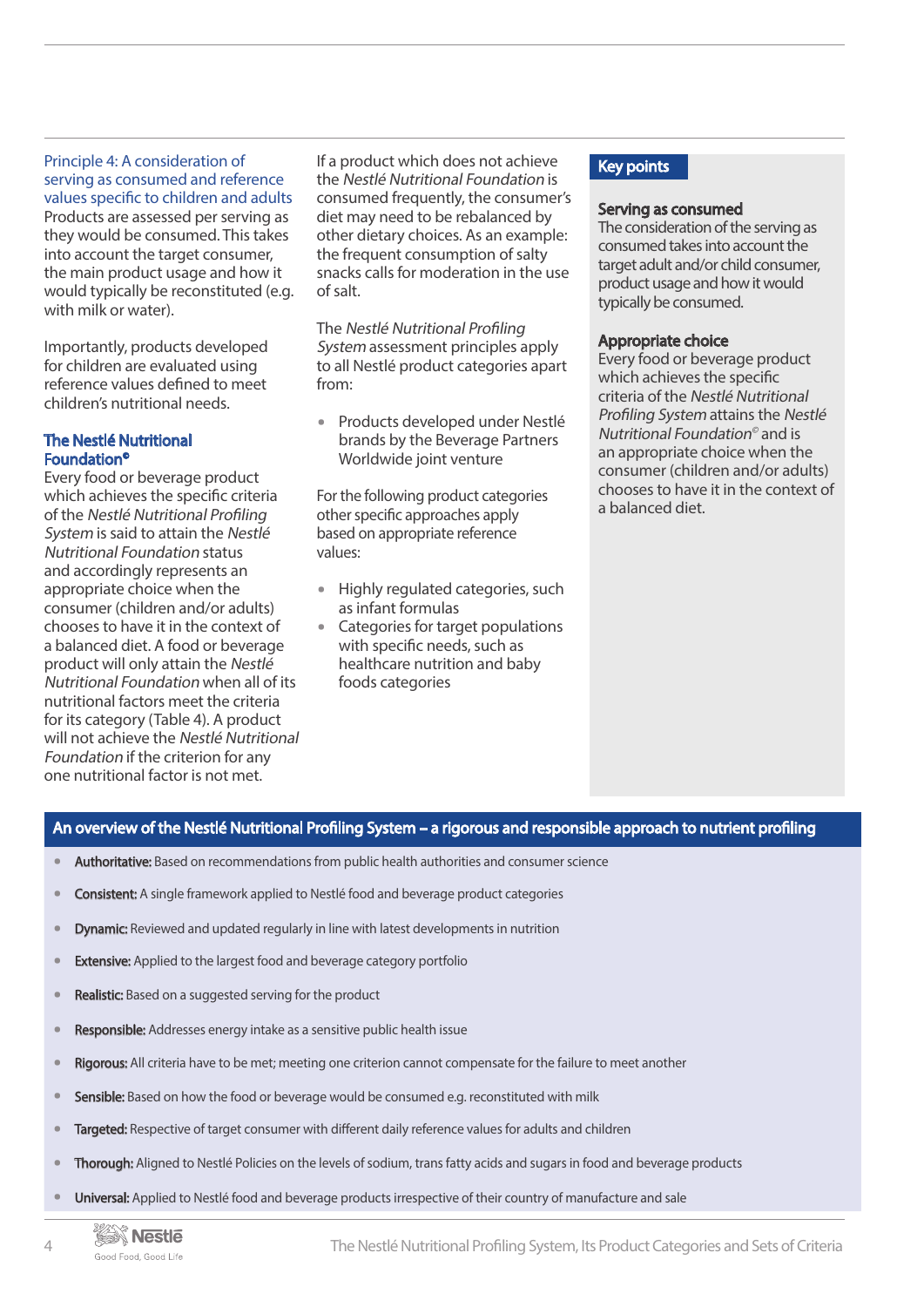|                                | Table 1: Daily reference values for adults and children of main nutritional factors |                                                            |                                                                  |
|--------------------------------|-------------------------------------------------------------------------------------|------------------------------------------------------------|------------------------------------------------------------------|
| <b>Nutritional factor</b>      | <b>Daily Reference Values for</b><br><b>ADULTS</b>                                  | <b>Daily Reference Values for</b><br>CHILDREN (9-11 years) | <b>Daily Reference Values for</b><br><b>CHILDREN (4-8 years)</b> |
| Energy                         | 2000kcal                                                                            | 2000kcal                                                   | 1700kcal                                                         |
| Protein                        | 50q                                                                                 | 50 <sub>g</sub>                                            | 24g                                                              |
| Fat                            | 70q                                                                                 | 70q                                                        | 60q                                                              |
| of which Saturated fatty acids | 20q                                                                                 | 20q                                                        | 19q                                                              |
| of which Trans fatty acids     | <1% of energy                                                                       | <1% of energy                                              | <1% of energy                                                    |
| Added sugars                   | 50q                                                                                 | 50 <sub>g</sub>                                            | 42.5q                                                            |
| Fibre                          | 25g                                                                                 | 17g                                                        | 15g                                                              |
| Sodium                         | 2.4q                                                                                | 2.0 <sub>g</sub>                                           | 1.4q                                                             |
| Calcium                        | 1000mg                                                                              | 1000 <sub>mg</sub>                                         | 700 <sub>mg</sub>                                                |

Based on recommendations for dietary intakes issued by authorities such as the World Health Organisation, the dietary reference intakes published by the US Institute of Medicine and the European Food Safety Authority.

In some countries, local legal values for labelling may be enforced.

Relevant for all Nestlé product categories.

| Table 2: Product roles in a balanced diet and current product categories                                                                                                                               |                                                                                                                                                                                                               |                                                                                                                                                                                                                                                                                                                                                                                                                                                                                     |                                                                                                                                                                                           |
|--------------------------------------------------------------------------------------------------------------------------------------------------------------------------------------------------------|---------------------------------------------------------------------------------------------------------------------------------------------------------------------------------------------------------------|-------------------------------------------------------------------------------------------------------------------------------------------------------------------------------------------------------------------------------------------------------------------------------------------------------------------------------------------------------------------------------------------------------------------------------------------------------------------------------------|-------------------------------------------------------------------------------------------------------------------------------------------------------------------------------------------|
| The Nestlé Nutritional Profiling<br>System defines 3 different product<br>roles in a balanced diet for Nestlé food<br>or beverage products based on their<br>contribution to daily energy <sup>1</sup> | Larger meal components<br>(e.g. lasagne) - refers to products that<br>are consumed as a main part of a meal<br>and, therefore, should have a larger<br>contribution to daily energy                           | Smaller meal components/snacks<br>(e.g. yogurt) – refers to products that<br>are consumed as a part of a meal or in<br>between meals and, therefore, should<br>have a smaller contribution to daily<br>energy                                                                                                                                                                                                                                                                       | <b>Accessories</b><br>(e.g. sauce) - refers to products that are<br>consumed as a complement of a diet<br>and, therefore, should have the smallest<br>contribution to daily energy        |
| The current product categories of The<br>Nestlé Nutritional Profiling System                                                                                                                           | Larger meal components<br>· Milk-based breakfast beverages<br>• Cereal-based foods<br>• Complete meals<br>· Side dishes & centre of plate foods<br>• Asian noodles as main dish<br>• Pizza as center of plate | Smaller meal components/snacks<br>• Soups<br>• Cold cuts & spreads<br>· Breads & pizza doughs<br>• Savoury snacks<br>• Salty & savoury biscuits<br>• Cheeses<br>• Yogurts & fresh cheeses<br>• Dairy desserts<br>· Ice creams<br>• Water ices and sorbets<br>• Enriched beverages<br>• Culinary sauces<br>• Milk-based beverages<br>• Cereal-based snacks<br>• Confectionery bars<br>(non chocolate-based)<br>• Chocolate<br>• Juice-based beverages<br>• Cakes, cookies & desserts | <b>Accessories</b><br>• Beverages<br>• Sugar confectionery<br>• Sweetened condensed milk<br>• Dressings<br>• Mayonnaise<br>• Cold sauces<br>• Bouillons<br>• Culinary sauces as accessory |

<sup>1</sup>Current scientific evidence is insufficient to advocate an ideal meal pattern with regard to meal frequency and energy distribution. However, reports relating dietary habits and nutritional health status in different populations across the world suggest that a typical eating pattern for a balanced diet would be (Table 3):

• 3 main meal occasions (20-35% of daily energy per occasion)

• 1-2 snacking occasions (5-10% of daily energy per occasion)

In addition to the typical role individual food or beverage products play in the daily eating pattern, the Nestlé Nutritional Profiling System assessment criteria take into account category-specific / technical (e.g. sugar is necessary to lower the freezing point of ice cream) and regulatory aspects (e.g. chocolate must contain a minimum amount of cocoa butter to be called chocolate).

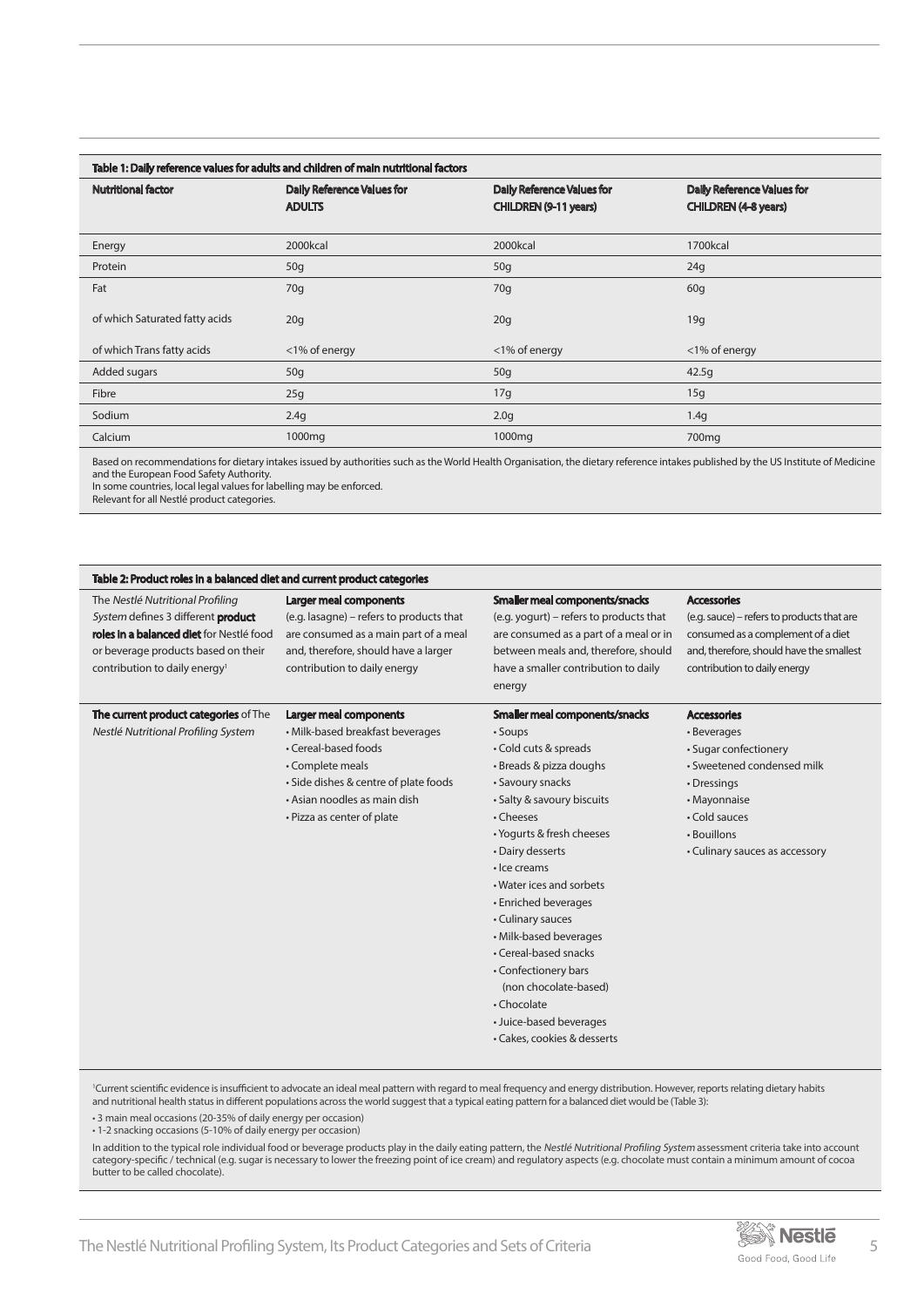# Product roles in daily meal pattern examples

| Table 3: Product roles in a balanced diet |                                                                  |                                   |                                          |
|-------------------------------------------|------------------------------------------------------------------|-----------------------------------|------------------------------------------|
|                                           | <b>Philippines</b>                                               | <b>Mexico</b>                     | <b>France</b>                            |
| <b>Breakfast</b>                          | Pineapple                                                        | Orange                            | Coffee drink                             |
|                                           | Scrambled egg                                                    | Nutty peach tortilla              | Toast with butter                        |
|                                           | Oatmeal                                                          | Chocolate flavoured milk          | Fresh cheese                             |
|                                           | Glass of milk                                                    |                                   | with strawberries                        |
|                                           |                                                                  |                                   |                                          |
| Morning Snack                             | Melon slice                                                      | Pine bread                        | Juice-based beverage                     |
|                                           | Coffee mix                                                       | Tea-based beverage                |                                          |
| Lunch                                     | Pickled papaya                                                   | Ensalada agridulce<br>de betabel  | Mixed salad                              |
|                                           | Pork liempo & pork ribs sinigang<br>with radish & mustasa leaves | with dressing                     | Pizza                                    |
|                                           | with seasoning                                                   | Brochetas de pescado<br>with rice | Yogurt                                   |
|                                           | Steamed rice                                                     | Banana                            | Tea, coffee or water                     |
|                                           | Mango sorbet                                                     | with chocolate                    |                                          |
|                                           | Tea, coffee or water                                             | Tea, coffee or water              |                                          |
| Afternoon Snack                           | Confectionery bar                                                | Glass of milk                     | Chocolate-based bar                      |
|                                           | Tea, coffee or water                                             | Tea, coffee or water              | Tea, coffee or water                     |
| Supper                                    | Carrot, cabbage & eggplant                                       | Tomato soup                       | Taboulé                                  |
|                                           | Fried tilapia                                                    | Cazuelitas de lentejas            | Papillotes of chicken<br>with vegetables |
|                                           | Cereal soup                                                      | Cheese                            | Poached peaches                          |
|                                           | Yogurt drink                                                     | Mango & pineapple                 | with vanilla ice-cream                   |
|                                           |                                                                  |                                   | Tea, coffee or water                     |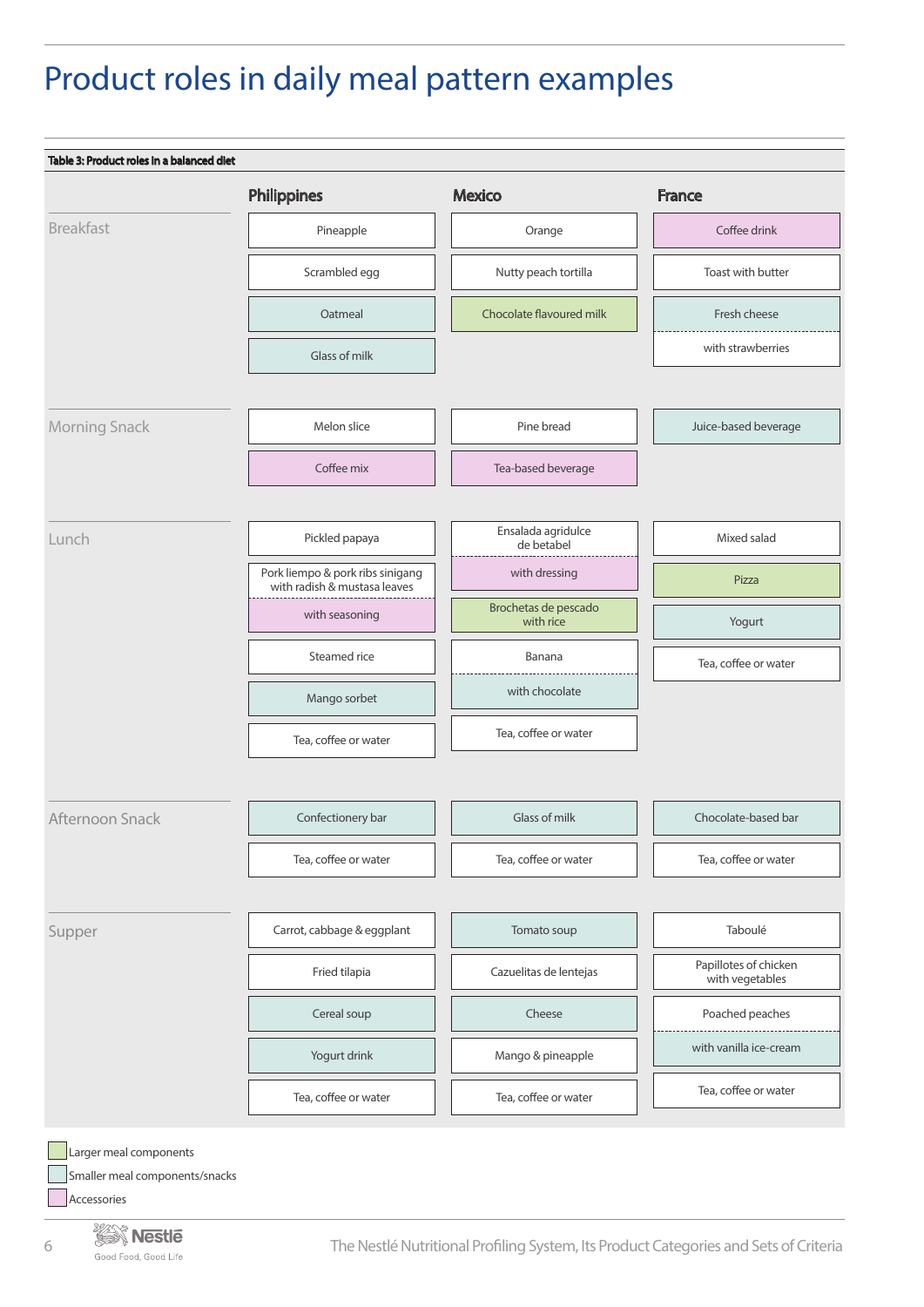# Product roles: Larger meal components

| Table 4: Criteria of main Nestlé food and beverage categories |                                                                                                                                                                               |                                                                                                                                                                                                                                                                                                                                                                        |
|---------------------------------------------------------------|-------------------------------------------------------------------------------------------------------------------------------------------------------------------------------|------------------------------------------------------------------------------------------------------------------------------------------------------------------------------------------------------------------------------------------------------------------------------------------------------------------------------------------------------------------------|
| <b>Product category</b>                                       | <b>Description</b>                                                                                                                                                            | Criteria for nutritional factors (expressed per serving, assessed as consumed)                                                                                                                                                                                                                                                                                         |
| <b>Milk-based breakfast</b><br>beverages                      | All kinds of milk-based beverages<br>containing a relevant amount of milk<br>(≥2% milk protein, equivalent to 60%<br>milk)<br><b>AND</b><br>Positioned as main part of a meal | <b>PUBLIC HEALTH SENSITIVE NUTRITIONAL FACTORS</b><br>Total Energy: ≤15% DV/serving<br>Saturated fatty acids: ≤20% DV/serving or ≤15% of energy <sup>1</sup><br>Trans fatty acids: ≤2% of total fat<br>Added sugars: ≤25% DV/serving <sup>2</sup> or ≤25% of energy<br>Fructose: ≤50% Added sugars criterion<br>Sodium: ≤10% DV/serving or ≤5% DV/100kcal <sup>3</sup> |
|                                                               | (such as breakfast)                                                                                                                                                           | <b>PRODUCT CATEGORY SPECIFIC NUTRITIONAL FACTORS</b><br>Total fat: $\leq$ 10% DV/serving or $\leq$ 30% of energy <sup>4</sup>                                                                                                                                                                                                                                          |
|                                                               |                                                                                                                                                                               | NUTRITIONAL CONTRIBUTIONS OF THE PRODUCT CATEGORY<br>Protein: ≥10% DV/serving and ≥12% of energy<br>Calcium: ≥20% DV/serving and ≥14% DV/100kcal <sup>5</sup>                                                                                                                                                                                                          |
| <b>Cereal-based foods</b>                                     | Cereal-based powder/flakes primarily<br>consumed as pap/porridge with the<br>addition of water or milk<br><b>AND</b><br>Positioned as main part of a meal                     | PUBLIC HEALTH SENSITIVE NUTRITIONAL FACTORS<br>Total Energy: 10-20% DV/serving<br>Saturated fatty acids: ≤15% of energy <sup>1</sup><br>Trans fatty acids: ≤2% of total fat<br>Added sugars: ≤25% of energy<br>Fructose: ≤50% Added sugars criterion<br>Sodium: ≤5% DV/100kcal <sup>3</sup>                                                                            |
|                                                               | (such as breakfast)                                                                                                                                                           | PRODUCT CATEGORY SPECIFIC NUTRITIONAL FACTORS<br>Total fat: $\leq$ 30% of energy <sup>4</sup>                                                                                                                                                                                                                                                                          |
|                                                               |                                                                                                                                                                               | NUTRITIONAL CONTRIBUTIONS OF THE PRODUCT CATEGORY<br>Protein: ≥10% DV/serving and ≥12% of energy<br>Calcium: $\geq$ 20% DV/serving and $\geq$ 14% DV/100kcal <sup>5</sup><br>Fibre: ≥10% DV/serving                                                                                                                                                                    |
| <b>Complete meals</b>                                         | All dishes eaten as main part of a meal<br>(e.g. chilled and frozen ready-to-eat meals<br>and recipe dishes, pizzas with a serving<br>$>185g$ )                               | PUBLIC HEALTH SENSITIVE NUTRITIONAL FACTORS<br>Total Energy: ≤30% DV/serving<br>Saturated fatty acids: ≤15% of energy<br>Trans fatty acids: ≤2% of total fat<br>Added sugars: ≤25% of energy<br>Fructose: <50% Added sugars criterion<br>Sodium: ≤40% DV/serving                                                                                                       |
|                                                               |                                                                                                                                                                               | <b>PRODUCT CATEGORY SPECIFIC NUTRITIONAL FACTORS</b><br>Total fat: ≤35% of energy                                                                                                                                                                                                                                                                                      |
|                                                               |                                                                                                                                                                               | NUTRITIONAL CONTRIBUTIONS OF THE PRODUCT CATEGORY<br>Protein: $\geq$ 12% of energy <sup>12</sup>                                                                                                                                                                                                                                                                       |
| Side dishes & centre of<br>plate foods                        | All kinds of centre of plates foods (e.g.<br>fish/meat coated or with sauce)<br>All kind of vegetable/carbohydrate based<br>side dishes (e.g. potato mash, pasta)             | <b>PUBLIC HEALTH SENSITIVE NUTRITIONAL FACTORS</b><br>$10$ tal Energy: $\leq$ 20% DV/serving<br>Saturated fatty acids: ≤20% DV/serving or ≤20% of energy<br>Trans fatty acids: ≤2% of total fat<br>Added sugars: ≤15% DV/serving or ≤15% of energy<br>Fructose: ≤50% Added sugars criterion<br>Sodium: ≤25% DV/serving                                                 |
|                                                               |                                                                                                                                                                               | <b>PRODUCT CATEGORY SPECIFIC NUTRITIONAL FACTORS</b><br>Total fat: ≤15% DV/serving or ≤40% of energy                                                                                                                                                                                                                                                                   |
|                                                               |                                                                                                                                                                               | NUTRITIONAL CONTRIBUTIONS OF THE PRODUCT CATEGORY<br>Protein <sup>6</sup> : ≥15% DV/serving and ≥20% of energy                                                                                                                                                                                                                                                         |
| Asian Noodles as main dish                                    | Dehydrated soakable or cook-up Asian<br>noodles, wheat or rice-based, fried or air-<br>dried noodles consumed as main course<br>of a meal and that are positioned as such     | PUBLIC HEALTH SENSITIVE NUTRITIONAL FACTORS<br>Total Energy: ≤30% DV/serving<br>Saturated fatty acids: ≤15% of energy<br>Trans fatty acids: $\leq$ 2% of total fat<br>Added sugars: ≤25% of energy<br>Fructose: ≤50% Added sugars criterion<br>Sodium: ≤40% DV/serving                                                                                                 |
|                                                               |                                                                                                                                                                               | <b>PRODUCT CATEGORY SPECIFIC NUTRITIONAL FACTORS</b><br>Total fat: $\leq$ 35% of energy                                                                                                                                                                                                                                                                                |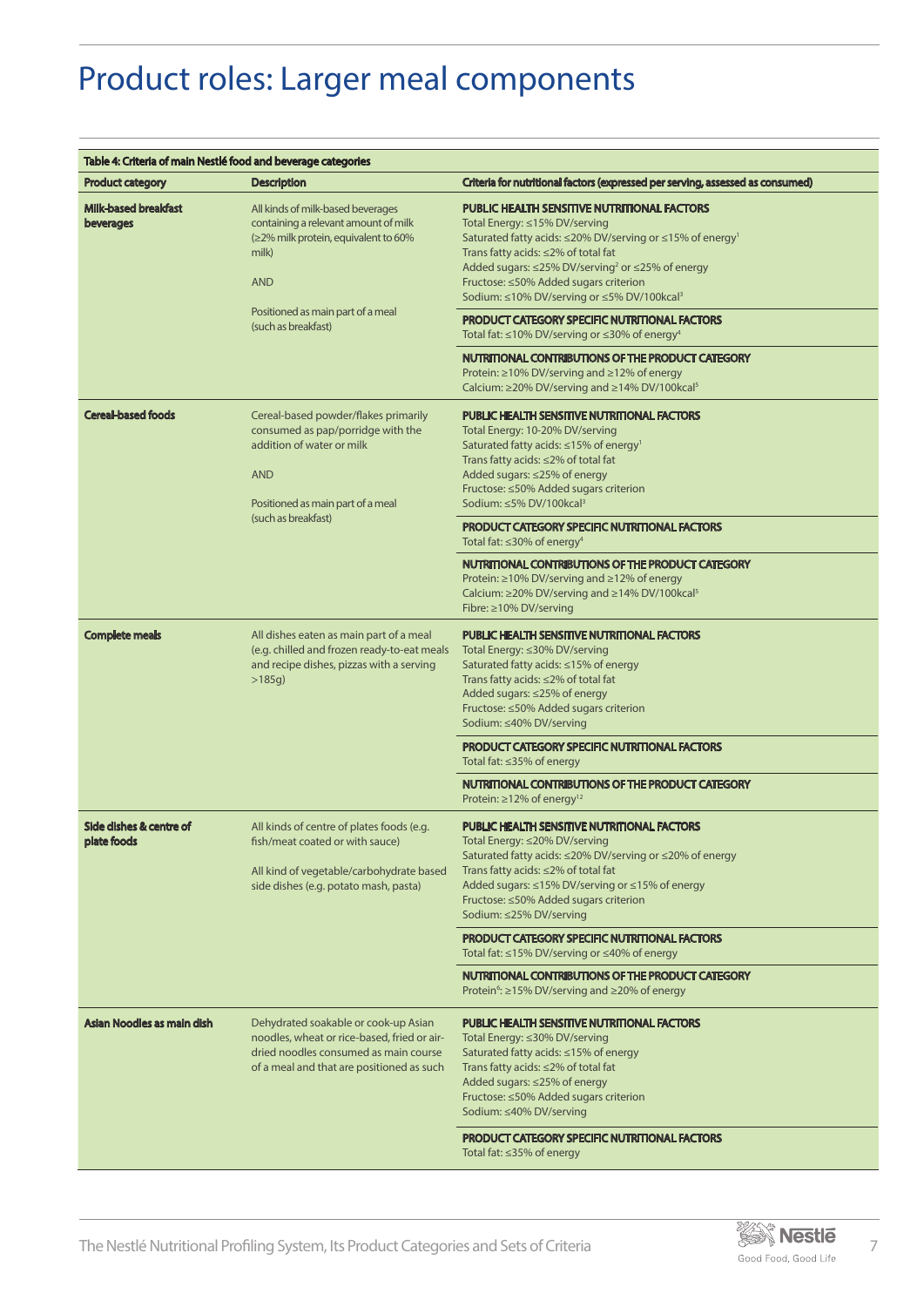| <b>Product category</b>  | <b>Description</b>                                                                                                                                         | Criteria for nutritional factors (expressed per serving, assessed as consumed)                                                                                                                                                                                                                                                        |
|--------------------------|------------------------------------------------------------------------------------------------------------------------------------------------------------|---------------------------------------------------------------------------------------------------------------------------------------------------------------------------------------------------------------------------------------------------------------------------------------------------------------------------------------|
| Pizza as center of plate | All pizza products that are composed<br>of several different food groups such as<br>grain, dairy, protein and/or vegetable<br>with a serving size $<$ 185g | <b>PUBLIC HEALTH SENSITIVE NUTRITIONAL FACTORS</b><br>Total Energy: ≤20% DV/serving<br>Saturated fatty acids: ≤17.5% DV/serving or ≤17.5% of energy<br>Trans fatty acids: $\leq$ 2% of total fat<br>Added sugars: $\leq 10\%$ DV/serving or $\leq 10\%$ of energy<br>Fructose: ≤50% Added sugars criterion<br>Sodium: ≤33% DV/serving |
|                          |                                                                                                                                                            | <b>PRODUCT CATEGORY SPECIFIC NUTRITIONAL FACTORS</b><br>Total fat: ≤15% DV/serving or ≤40% of energy                                                                                                                                                                                                                                  |
|                          |                                                                                                                                                            | NUTRITIONAL CONTRIBUTIONS OF THE PRODUCT CATEGORY<br>Protein: $\geq$ 10% DV/serving and $\geq$ 12% of energy                                                                                                                                                                                                                          |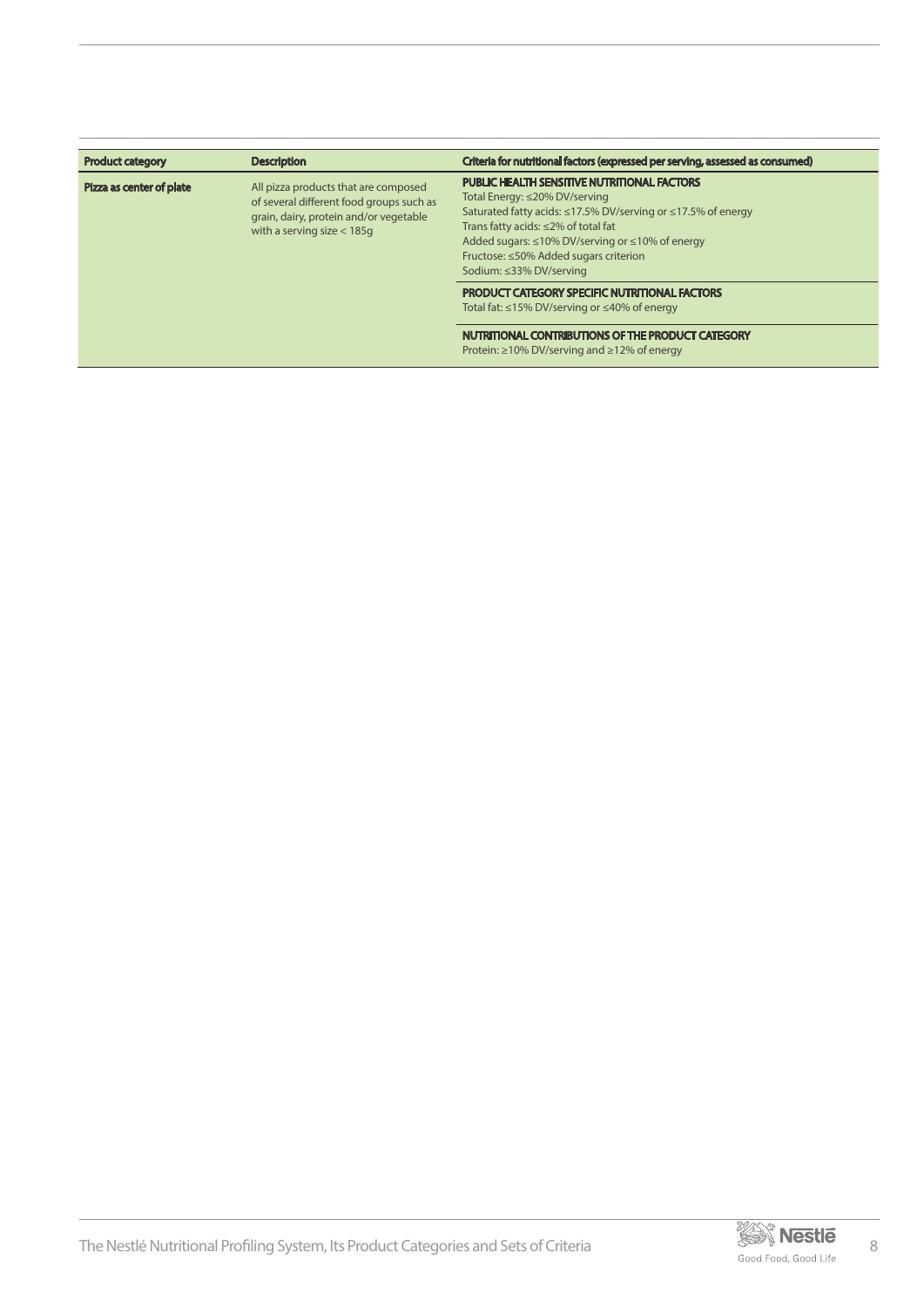# Product roles: Smaller meal components/snacks

| <b>Product category</b>          | <b>Description</b>                                                                                                                                                  | Criteria for nutritional factors (expressed per serving, assessed as consumed)                                                                                                                                                                                                               |
|----------------------------------|---------------------------------------------------------------------------------------------------------------------------------------------------------------------|----------------------------------------------------------------------------------------------------------------------------------------------------------------------------------------------------------------------------------------------------------------------------------------------|
| <b>Soups</b>                     | All kinds of soups (e.g. clear, creamy<br>or cup)                                                                                                                   | <b>PUBLIC HEALTH SENSITIVE NUTRITIONAL FACTORS</b><br>Total Energy: ≤10% DV/serving<br>Saturated fatty acids: ≤7.5% DV/serving<br>Trans fatty acids: ≤2% of total fat<br>Added sugars: ≤5% DV/serving<br>Fructose: ≤50% Added sugars criterion<br>Sodium: ≤33% DV/serving                    |
|                                  |                                                                                                                                                                     | PRODUCT CATEGORY SPECIFIC NUTRITIONAL FACTORS<br>Total fat: ≤7.5% DV/serving                                                                                                                                                                                                                 |
| <b>Cold cuts &amp; spreads</b>   | All kinds of cold cuts (e.g. ham, salami<br>or mortadella)<br>Spreadable products for sandwiches<br>(e.g. dips, meat substitute spread,<br>vegetable-based spreads) | <b>PUBLIC HEALTH SENSITIVE NUTRITIONAL FACTORS</b><br>Total Energy: ≤10% DV/serving<br>Saturated fatty acids: ≤10% DV/serving<br>Trans fatty acids: ≤2% of total fat<br>Added sugars: ≤5% DV/serving<br>Fructose: ≤50% Added sugars criterion<br>Sodium: ≤10% DV/serving                     |
|                                  |                                                                                                                                                                     | <b>PRODUCT CATEGORY SPECIFIC NUTRITIONAL FACTORS</b><br>Total fat: ≤10% DV/serving                                                                                                                                                                                                           |
| <b>Breads &amp; pizza doughs</b> | All kinds of bread dough with or<br>without inclusions (e.g. nuts, olives,<br>seeds), pizza or foccaccia                                                            | <b>PUBLIC HEALTH SENSITIVE NUTRITIONAL FACTORS</b><br>Total Energy: ≤10% DV/serving<br>Saturated fatty acids: ≤10% DV/serving<br>Trans fatty acids: ≤2% of total fat<br>Added sugars: ≤5% DV/serving<br>Fructose: ≤50% Added sugars criterion<br>Sodium: $\leq 10\%$ DV/serving <sup>7</sup> |
|                                  |                                                                                                                                                                     | <b>PRODUCT CATEGORY SPECIFIC NUTRITIONAL FACTORS</b><br>Total fat: $\leq 10\%$ DV/serving                                                                                                                                                                                                    |
|                                  |                                                                                                                                                                     | NUTRITIONAL CONTRIBUTIONS OF THE PRODUCT CATEGORY<br>Fibre: ≥10% DV/serving                                                                                                                                                                                                                  |
| Savoury snacks                   | All kinds of savoury snacks (e.g. mini-<br>pizza or Asian noodle snacks)                                                                                            | <b>PUBLIC HEALTH SENSITIVE NUTRITIONAL FACTORS</b><br>Total Energy: ≤10% DV/serving<br>Saturated fatty acids: ≤10% DV/serving<br>Trans fatty acids: ≤2% of total fat<br>Added sugars: ≤5% DV/Serving<br>Fructose: ≤50% Added sugars criterion<br>Sodium: ≤12.5% DV/serving                   |
|                                  |                                                                                                                                                                     | PRODUCT CATEGORY SPECIFIC NUTRITIONAL FACTORS<br>Total fat: ≤10% DV/serving                                                                                                                                                                                                                  |
| Salty & savoury biscuits         | All kind of salty and savoury biscuits<br>(e.g. crackers)                                                                                                           | PUBLIC HEALTH SENSITIVE NUTRITIONAL FACTORS<br>Total Energy: ≤10% DV/serving<br>Saturated fatty acids: ≤15% DV/serving<br>Trans fatty acids: ≤2% of total fat<br>Added sugars: ≤5% DV/serving<br>Fructose: ≤50% Added sugars criterion<br>Sodium: ≤12.5% DV/serving                          |
|                                  |                                                                                                                                                                     | PRODUCT CATEGORY SPECIFIC NUTRITIONAL FACTORS<br>Total fat: $\leq$ 15% DV/serving                                                                                                                                                                                                            |
| <b>Cheeses</b>                   | Natural cheeses having undergone<br>maturation; soft, semi-hard and hard<br>cheese<br>Processed, grated and powdered<br>cheese; cheese-based preparations           | <b>PUBLIC HEALTH SENSITIVE NUTRITIONAL FACTORS</b><br>Total Energy: ≤10% DV/serving<br>Saturated fatty acids: ≤20% DV/serving <sup>1</sup><br>Trans fatty acids: ≤2% of total fat<br>Added sugars: ≤5% DV/serving<br>Fructose: ≤50% Added sugars criterion                                   |
|                                  |                                                                                                                                                                     | Sodium: ≤15% DV/serving<br><b>PRODUCT CATEGORY SPECIFIC NUTRITIONAL FACTORS</b>                                                                                                                                                                                                              |
|                                  |                                                                                                                                                                     | Total fat: $\leq 10\%$ DV/serving <sup>4</sup><br>NUTRITIONAL CONTRIBUTIONS OF THE PRODUCT CATEGORY                                                                                                                                                                                          |
|                                  |                                                                                                                                                                     | Protein: ≥12% of energy                                                                                                                                                                                                                                                                      |

9 **The Nestlé The Nestlé Nutritional Profiling System, Its Product Categories and Sets of Criteria**<br>Good Food, Good Life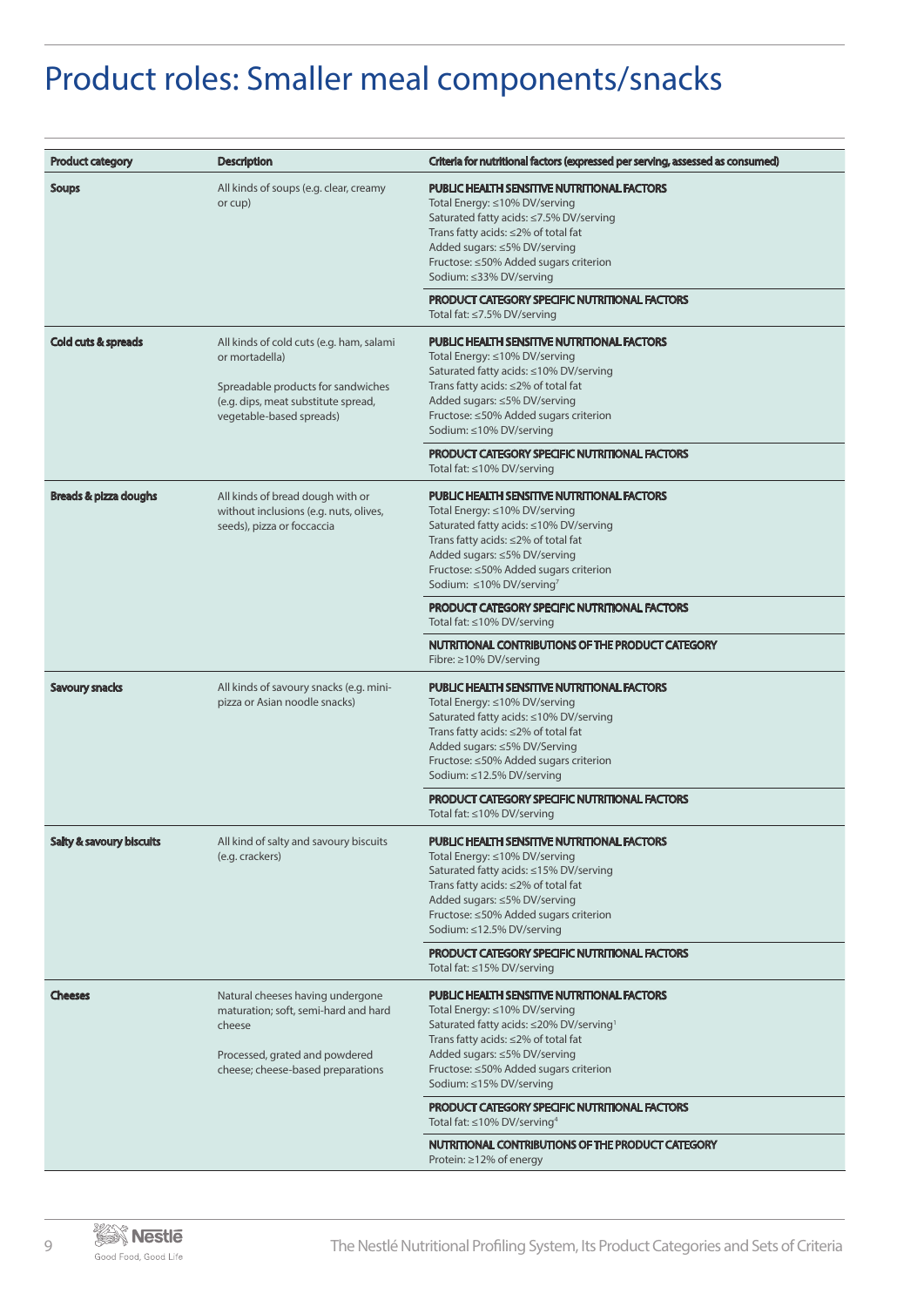| <b>Product category</b>            | <b>Description</b>                                                                                                                                                                         | Criteria for nutritional factors (expressed per serving, assessed as consumed)                                                                                                                                                                                                                                                                                                                                                                 |
|------------------------------------|--------------------------------------------------------------------------------------------------------------------------------------------------------------------------------------------|------------------------------------------------------------------------------------------------------------------------------------------------------------------------------------------------------------------------------------------------------------------------------------------------------------------------------------------------------------------------------------------------------------------------------------------------|
| <b>Yogurts &amp; fresh cheeses</b> | All kinds of yogurts (e.g. natural,<br>flavoured, with pulp or fruit)<br>All kinds of fresh cheese (e.g. non-<br>matured, plain or flavoured, with<br>compote, pulp or fruit)              | <b>PUBLIC HEALTH SENSITIVE NUTRITIONAL FACTORS</b><br>Total Energy: ≤10% DV/serving<br>Saturated fatty acids: ≤15% DV/serving <sup>1</sup><br>Trans fatty acids: ≤2% of total fat<br>Added sugars: ≤25% DV/serving<br>Fructose: ≤50% Added sugars criterion<br>Sodium: ≤10% DV/serving<br>PRODUCT CATEGORY SPECIFIC NUTRITIONAL FACTORS<br>Total fat: $\leq$ 7.5% DV/serving <sup>4</sup><br>NUTRITIONAL CONTRIBUTIONS OF THE PRODUCT CATEGORY |
|                                    |                                                                                                                                                                                            | Protein: ≥12% of energy<br>Calcium: ≥14% DV/100kcal <sup>5</sup>                                                                                                                                                                                                                                                                                                                                                                               |
| Dairy desserts                     | All kinds of dairy desserts (e.g. crème<br>desserts; desserts with biscuits;<br>jellified desserts with sauces, with<br>toppings; pudding-type desserts; flans;<br>rice and milk products) | <b>PUBLIC HEALTH SENSITIVE NUTRITIONAL FACTORS</b><br>Total Energy: ≤10% DV/serving<br>Saturated fatty acids: ≤20% DV/serving <sup>1</sup><br>Trans fatty acids: $\leq$ 2% of total fat<br>Added sugars: ≤25% DV/serving<br>Fructose: ≤50% Added sugars criterion<br>Sodium: ≤10% DV/serving                                                                                                                                                   |
|                                    |                                                                                                                                                                                            | <b>PRODUCT CATEGORY SPECIFIC NUTRITIONAL FACTORS</b><br>Total fat: $\leq 10\%$ DV/serving <sup>4</sup>                                                                                                                                                                                                                                                                                                                                         |
|                                    |                                                                                                                                                                                            | NUTRITIONAL CONTRIBUTIONS OF THE PRODUCT CATEGORY<br>Calcium: ≥5% DV/100kcal <sup>8</sup>                                                                                                                                                                                                                                                                                                                                                      |
| Ice creams                         | All kinds of ice cream excluding<br>sorbets and water ices                                                                                                                                 | <b>PUBLIC HEALTH SENSITIVE NUTRITIONAL FACTORS</b><br>Total Energy: ≤10% DV/serving<br>Saturated fatty acids: ≤20% DV/serving<br>Trans fatty acids: $\leq$ 2% of total fat <sup>9</sup><br>Added sugars: ≤25% DV/serving<br>Fructose: ≤50% Added sugars criterion<br>Sodium: ≤5% DV/serving                                                                                                                                                    |
|                                    |                                                                                                                                                                                            | <b>PRODUCT CATEGORY SPECIFIC NUTRITIONAL FACTORS</b><br>Total fat: ≤15% DV/serving                                                                                                                                                                                                                                                                                                                                                             |
| Water ices & sorbets               | All water ices and sorbets with no fat<br>source (except emulsifiers)                                                                                                                      | <b>PUBLIC HEALTH SENSITIVE NUTRITIONAL FACTORS</b><br>Total Energy: ≤5% DV/serving<br>Saturated fatty acids: ≤5% DV/serving<br>Trans fatty acids: ≤0.5% of energy<br>Added sugars: ≤25% DV/serving<br>Fructose: ≤50% Added sugars criterion<br>Sodium: ≤5% DV/serving                                                                                                                                                                          |
|                                    |                                                                                                                                                                                            | <b>PRODUCT CATEGORY SPECIFIC NUTRITIONAL FACTORS</b><br>Total fat: ≤5% DV/serving                                                                                                                                                                                                                                                                                                                                                              |
| <b>Enriched beverages</b>          | All kinds of beverages which provide<br>a source of protein and a positive<br>nutritional contribution and are not milk-<br>based (<2% milk protein, equivalent to<br><60% milk)           | PUBLIC HEALTH SENSITIVE NUTRITIONAL FACTORS<br>Total Energy: ≤10% DV/serving<br>Saturated fatty acids: ≤10% DV/serving<br>Trans fatty acids: ≤2% of total fat<br>Added sugars: ≤25% DV/serving<br>Fructose: ≤50% Added sugars criterion<br>Sodium: ≤10% DV/serving                                                                                                                                                                             |
|                                    |                                                                                                                                                                                            | <b>PRODUCT CATEGORY SPECIFIC NUTRITIONAL FACTORS</b><br>Total fat: ≤10% DV/serving                                                                                                                                                                                                                                                                                                                                                             |
|                                    |                                                                                                                                                                                            | NUTRITIONAL CONTRIBUTIONS OF THE PRODUCT CATEGORY<br>Protein: ≥5% DV/100kcal <sup>8</sup>                                                                                                                                                                                                                                                                                                                                                      |
| <b>Culinary sauces</b>             | All kinds of sauces with a serving size at or<br>above 100 mL                                                                                                                              | <b>PUBLIC HEALTH SENSITIVE NUTRITIONAL FACTORS</b><br>Total Energy: ≤7.5% DV/serving<br>Saturated fatty acids: ≤10% DV/serving<br>Trans fatty acids: ≤2% of total fat<br>Added sugars: ≤5% DV/serving<br>Fructose: ≤50% Added sugars criterion<br>Sodium: ≤17.5% DV/serving                                                                                                                                                                    |
|                                    |                                                                                                                                                                                            | PRODUCT CATEGORY SPECIFIC NUTRITIONAL FACTORS<br>Total fat: ≤7.5% DV/serving                                                                                                                                                                                                                                                                                                                                                                   |

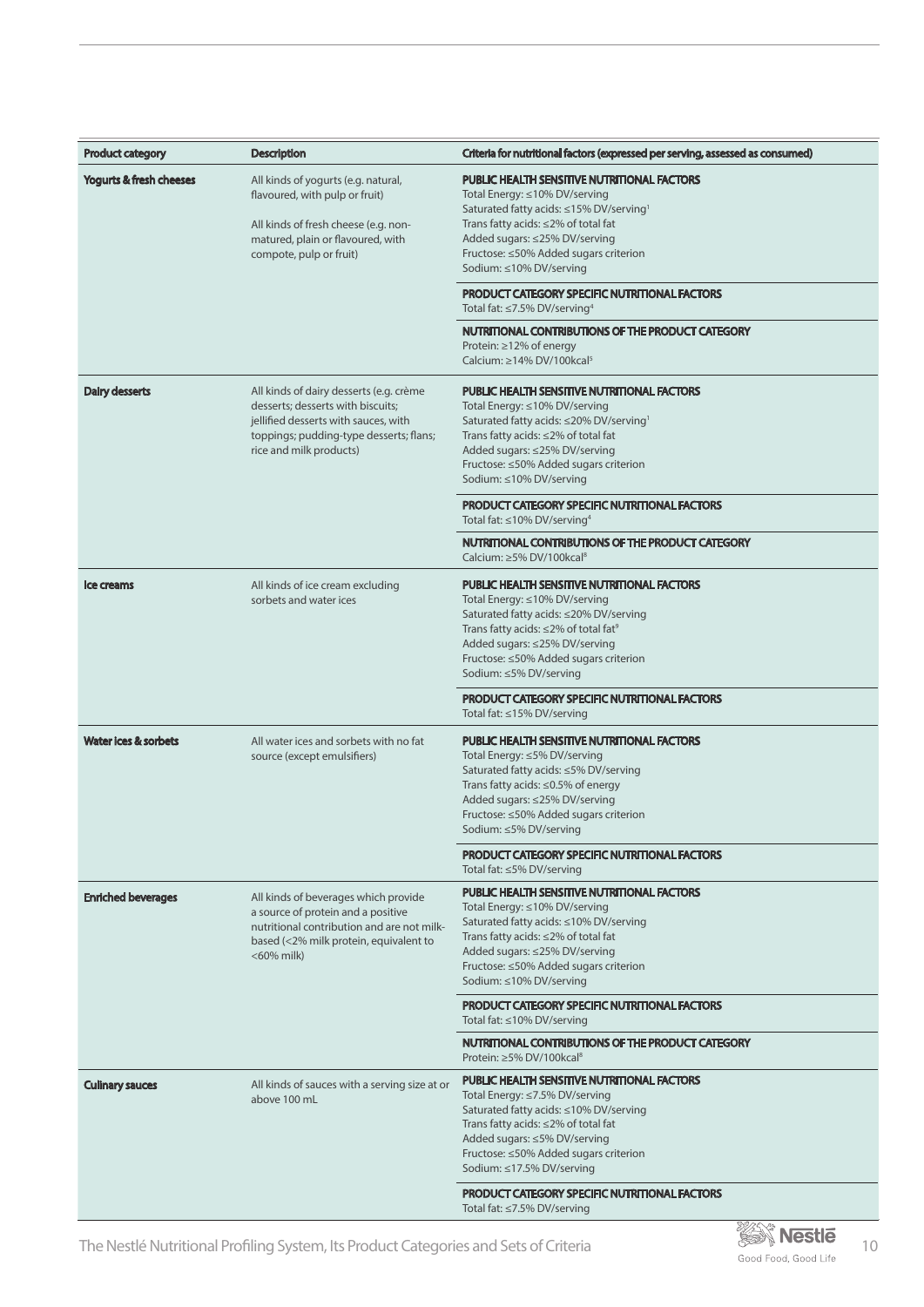| <b>Product category</b>                                                                                                   | <b>Description</b>                                                                                                                            | Criteria for nutritional factors (expressed per serving, assessed as consumed)                                                                                                                                                                                                                |
|---------------------------------------------------------------------------------------------------------------------------|-----------------------------------------------------------------------------------------------------------------------------------------------|-----------------------------------------------------------------------------------------------------------------------------------------------------------------------------------------------------------------------------------------------------------------------------------------------|
| Milk-based beverages for<br>consumption as small part<br>of a meal or in-between<br>meals                                 | All kinds of milk-based beverages<br>containing a relevant amount of milk<br>(≥2% milk protein, equivalent to 60%<br>milk)<br><b>AND</b>      | <b>PUBLIC HEALTH SENSITIVE NUTRITIONAL FACTORS</b><br>Total Energy: ≤10% DV/serving<br>Saturated fatty acids: ≤20% DV/serving <sup>1</sup><br>Trans fatty acids: ≤2% of total fat<br>Added sugars: ≤25% DV/serving<br>Fructose: ≤50% Added sugars criterion<br>Sodium: ≤10% DV/serving        |
|                                                                                                                           | Positioned as small part of a meal or<br>snack (consumption in between meals)                                                                 | <b>PRODUCT CATEGORY SPECIFIC NUTRITIONAL FACTORS</b><br>Total fat: ≤10% DV/serving <sup>4</sup>                                                                                                                                                                                               |
|                                                                                                                           |                                                                                                                                               | NUTRITIONAL CONTRIBUTIONS OF THE PRODUCT CATEGORY<br>Protein: ≥12% of energy<br>Calcium <sup>10</sup> : $\geq$ 14% DV/100kcal <sup>5</sup>                                                                                                                                                    |
| <b>Cereal-based snacks,</b><br>cereal-based products for<br>consumption as small part<br>of a meal or in-between<br>meals | All kinds of cereal-based and malt-<br>based beverages containing a relevant<br>amount of cereals (≥25% cereal on<br>dry basis)<br><b>AND</b> | <b>PUBLIC HEALTH SENSITIVE NUTRITIONAL FACTORS</b><br>Total Energy: ≤10% DV/serving<br>Saturated fatty acids: ≤15% DV/serving <sup>1</sup><br>Trans fatty acids: ≤2% of total fat<br>Added sugars: ≤25% DV/serving<br>Fructose: ≤50% Added sugars criterion<br>Sodium: ≤10% DV/serving        |
|                                                                                                                           | Positioned as small part of a meal or<br>snack (consumption in between meals)                                                                 | <b>PRODUCT CATEGORY SPECIFIC NUTRITIONAL FACTORS</b><br>Total fat: ≤7.5% DV/serving <sup>4</sup>                                                                                                                                                                                              |
|                                                                                                                           | Cereal-based porridges positioned as<br>snacks                                                                                                | NUTRITIONAL CONTRIBUTIONS OF THE PRODUCT CATEGORY<br>Fibre <sup>11</sup> : ≥5% DV/serving or ≥5% DV/100kcal <sup>8</sup>                                                                                                                                                                      |
| <b>Confectionery bars</b><br>(non chocolate-based)                                                                        | All kinds of uncoated and partially<br>coated confectionery cereal bars                                                                       | <b>PUBLIC HEALTH SENSITIVE NUTRITIONAL FACTORS</b><br>Total Energy: ≤10% DV/serving<br>Saturated fatty acids: ≤10% DV/serving<br>Trans fatty acids: ≤2% of total fat<br>Added sugars: ≤25% DV/serving<br>Fructose: ≤50% Added sugars criterion<br>Sodium: ≤5% DV/serving                      |
|                                                                                                                           |                                                                                                                                               | <b>PRODUCT CATEGORY SPECIFIC NUTRITIONAL FACTORS</b><br>Total fat: ≤10% DV/serving                                                                                                                                                                                                            |
| Chocolate                                                                                                                 | All chocolate-based products (e.g.<br>chocolate bars, morsels, spreadable<br>chocolate, sugar coated chocolate,<br>tablets)                   | <b>PUBLIC HEALTH SENSITIVE NUTRITIONAL FACTORS</b><br>Total Energy: ≤10% DV/serving<br>Saturated fatty acids: ≤65% of total fat or ≤20% DV/serving<br>Trans fatty acids: ≤2% of total fat<br>Added sugars: ≤25% DV/serving<br>Fructose: ≤50% Added sugars criterion<br>Sodium: ≤5% DV/serving |
|                                                                                                                           |                                                                                                                                               | <b>PRODUCT CATEGORY SPECIFIC NUTRITIONAL FACTORS</b><br>Total fat: $\leq$ 15% DV/serving                                                                                                                                                                                                      |
| <b>Juice-based beverages</b>                                                                                              | All kinds of juice-based beverages<br>containing relevant amounts of<br>vegetable and/or fruit juice (≥50%<br>juice)                          | <b>PUBLIC HEALTH SENSITIVE NUTRITIONAL FACTORS</b><br>Total Energy: ≤10% DV/serving<br>Saturated fatty acids: ≤5% DV/serving<br>Trans fatty acids: ≤2% of total fat<br>Added sugars: ≤1% DV/serving<br>Fructose: ≤50% Added sugars criterion<br>Sodium: ≤5% DV/serving                        |
|                                                                                                                           |                                                                                                                                               | <b>PRODUCT CATEGORY SPECIFIC NUTRITIONAL FACTORS</b><br>Total fat: ≤5% DV/serving                                                                                                                                                                                                             |
| <b>Cakes, cookies &amp; desserts</b>                                                                                      | All kinds of baked goods (e.g. biscuits,<br>cakes, muffins, panettone, pastries) and<br>other 'non dairy' desserts (e.g. clafoutis)           | <b>PUBLIC HEALTH SENSITIVE NUTRITIONAL FACTORS</b><br>Total Energy: ≤10% DV/serving<br>Saturated fatty acids: ≤15% DV/serving<br>Trans fatty acids: ≤2% of total fat<br>Added sugars: ≤25% DV/serving<br>Fructose: ≤50% Added sugars criterion<br>Sodium: ≤7.5% DV/serving                    |
|                                                                                                                           |                                                                                                                                               | <b>PRODUCT CATEGORY SPECIFIC NUTRITIONAL FACTORS</b><br>Total fat: $\leq$ 15% DV/serving                                                                                                                                                                                                      |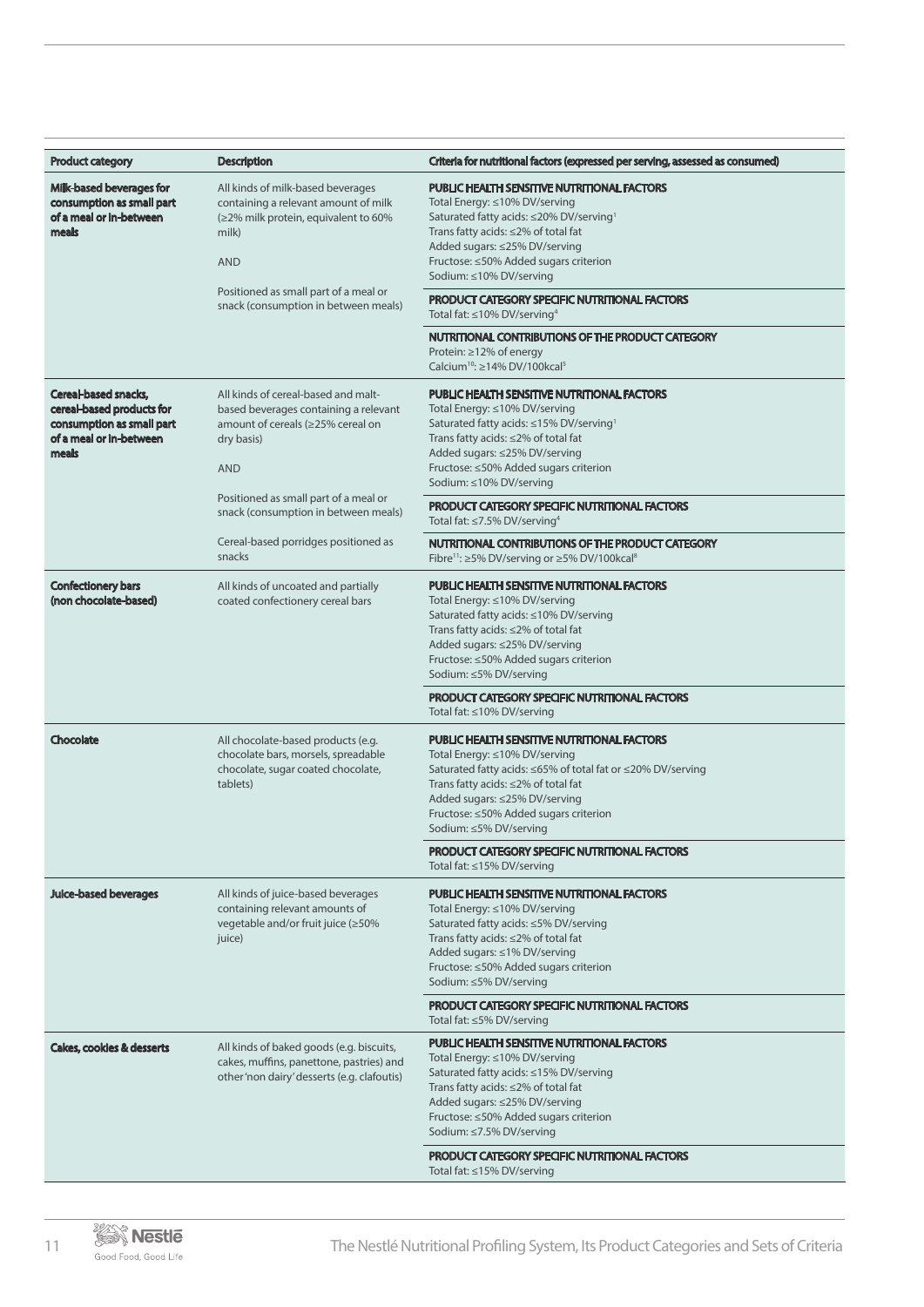# Product roles: Accessories

| <b>Product category</b>    | <b>Description</b>                                                                                                                                | Criteria for nutritional factors (expressed per serving, assessed as consumed)                                                                                                                                                                                                       |
|----------------------------|---------------------------------------------------------------------------------------------------------------------------------------------------|--------------------------------------------------------------------------------------------------------------------------------------------------------------------------------------------------------------------------------------------------------------------------------------|
| <b>Beverages</b>           | All beverages without relevant amounts<br>of milk (< 2% milk protein), juice (<50%)<br>or cereal (< 25% on dry basis)                             | <b>PUBLIC HEALTH SENSITIVE NUTRITIONAL FACTORS</b><br>Total Energy: ≤5% DV/serving<br>Saturated fatty acids: ≤10% DV/serving<br>Trans fatty acids: ≤2% of total fat<br>Added sugars: ≤25%DV/serving<br>Fructose: ≤50% Added sugars criterion<br>Sodium: ≤5% DV/serving               |
|                            |                                                                                                                                                   | <b>PRODUCT CATEGORY SPECIFIC NUTRITIONAL FACTORS</b><br>Total fat: ≤7.5% DV/serving                                                                                                                                                                                                  |
| <b>Sugar confectionery</b> | All kinds of sugar-based products (e.g.<br>bubble gum, chewy jellies, hard sugar,<br>toffees & caramel)                                           | <b>PUBLIC HEALTH SENSITIVE NUTRITIONAL FACTORS</b><br>Total Energy: ≤5% DV/serving<br>Saturated fatty acids: ≤5% DV/serving<br>Trans fatty acids: ≤2% of total fat<br>Added sugars: ≤25% DV/serving<br>Fructose: <50% Added sugars criterion<br>Sodium: ≤5% DV/serving               |
|                            |                                                                                                                                                   | <b>PRODUCT CATEGORY SPECIFIC NUTRITIONAL FACTORS</b><br>Total fat: ≤5% DV/serving                                                                                                                                                                                                    |
| Sweetened condensed milk   |                                                                                                                                                   | <b>PUBLIC HEALTH SENSITIVE NUTRITIONAL FACTORS</b><br>Total Energy: ≤5% DV/serving<br>Saturated fatty acids: ≤10% DV/serving <sup>1</sup><br>Trans fatty acids: ≤2% of total fat<br>Added sugars: ≤25% DV/serving<br>Fructose: ≤50% Added sugars criterion<br>Sodium: ≤5% DV/serving |
|                            |                                                                                                                                                   | <b>PRODUCT CATEGORY SPECIFIC NUTRITIONAL FACTORS</b><br>Total fat: $\leq$ 5% DV/serving <sup>4</sup>                                                                                                                                                                                 |
| <b>Dressings</b>           | All kind of dressing (including full fat and<br>low fat) consumed as an accessory and<br>positioned as such (e.g salad dressings,<br>salad cream) | <b>PUBLIC HEALTH SENSITIVE NUTRITIONAL FACTORS</b><br>Total Energy: ≤5% DV/serving<br>Saturated fatty acids: ≤5% DV/serving<br>Trans fatty acids: ≤2% of total fat<br>Added sugars: ≤5% DV/serving<br>Fructose: ≤50% Added sugars criterion<br>Sodium: ≤10% DV/serving               |
|                            |                                                                                                                                                   | <b>PRODUCT CATEGORY SPECIFIC NUTRITIONAL FACTORS</b><br>Total fat: ≤10% DV/serving                                                                                                                                                                                                   |
| <b>Mayonnaise</b>          | All kinds of mayonnaise, full fat and low<br>fat.                                                                                                 | PUBLIC HEALTH SENSITIVE NUTRITIONAL FACTORS<br>Total Energy: ≤5% DV/serving<br>Saturated fatty acids: ≤5% DV/serving<br>Trans fatty acids: ≤2% of total fat<br>Added sugars: ≤2.5% DV/serving<br>Fructose: ≤50% Added sugars criterion<br>Sodium: ≤5% DV/serving                     |
|                            |                                                                                                                                                   | <b>PRODUCT CATEGORY SPECIFIC NUTRITIONAL FACTORS</b><br>Total fat: ≤17.5% DV/serving                                                                                                                                                                                                 |
| <b>Cold sauces</b>         | All kinds of cold sauces, includes mustard,<br>ketchup, vinegars and oil and does not<br>include mayonnaise.                                      | <b>PUBLIC HEALTH SENSITIVE NUTRITIONAL FACTORS</b><br>Total Energy: ≤5% DV/serving<br>Saturated fatty acids: ≤5% DV/serving<br>Trans fatty acids: ≤2% of total fat<br>Added sugars: ≤5% DV/serving<br>Fructose: ≤50% Added sugars criterion<br>Sodium: ≤5% DV/serving                |
|                            |                                                                                                                                                   | <b>PRODUCT CATEGORY SPECIFIC NUTRITIONAL FACTORS</b><br>Total fat: ≤10% DV/serving                                                                                                                                                                                                   |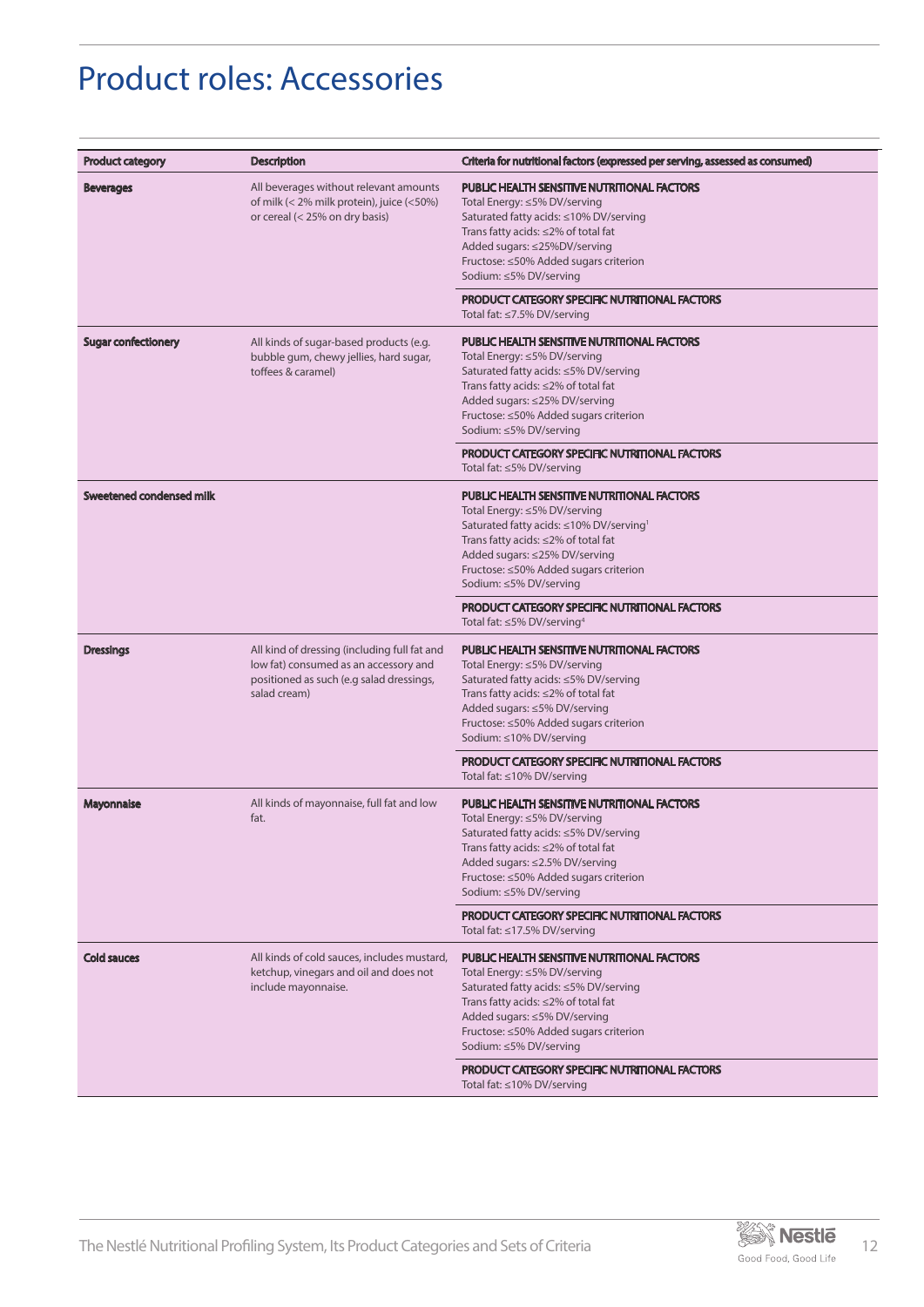| <b>Product category</b>             | <b>Description</b>                                             | Criteria for nutritional factors (expressed per serving, assessed as consumed)                                                                                                                                                                                             |
|-------------------------------------|----------------------------------------------------------------|----------------------------------------------------------------------------------------------------------------------------------------------------------------------------------------------------------------------------------------------------------------------------|
| <b>Bouillons</b>                    | All types of bouillons (wet and dry) for<br>liquid preparation | <b>PUBLIC HEALTH SENSITIVE NUTRITIONAL FACTORS</b><br>Total Energy: ≤5% DV/serving<br>Saturated fatty acids: ≤5% DV/serving<br>Trans fatty acids: ≤2% of total fat<br>Added sugars: ≤5% DV/serving<br>Fructose: ≤50% Added sugars criterion<br>Sodium: ≤33% DV/serving     |
|                                     |                                                                | <b>PRODUCT CATEGORY SPECIFIC NUTRITIONAL FACTORS</b><br>Total fat: ≤5% DV/serving                                                                                                                                                                                          |
| <b>Culinary sauces as accessory</b> | All kind of sauces consumed as an<br>accessory (<100 mL)       | <b>PUBLIC HEALTH SENSITIVE NUTRITIONAL FACTORS</b><br>Total Energy: ≤5% DV/serving<br>Saturated fatty acids: ≤7.5% DV/serving<br>Trans fatty acids: ≤2% of total fat<br>Added sugars: ≤5% DV/serving<br>Fructose: ≤50% Added sugars criterion<br>Sodium: ≤12.5% DV/serving |
|                                     |                                                                | <b>PRODUCT CATEGORY SPECIFIC NUTRITIONAL FACTORS</b><br>Total fat: ≤5% DV/serving                                                                                                                                                                                          |

- 1: ≤65% of total fat for children (4-8 y and 9-11 y)
- 2: ≤12.5g/serving or ≤25% of energy for chocolate/malt beverages targeted to children (4-8 y)
- 3: ≤6% DV/100kcal for children  $(4-8 y)$
- 4: ≤50% of energy for children (4-8 y and 9-11 y)
- 5: ≥16% DV/100kcal for children (4-8 y)
- 6: Protein is a nutritional contribution for centre of plate foods only
- 7: ≤20% DV/serving for bread/pizza doughs as needed for technological and safety reasons
- 8: ≥6% DV/100kcal for children (4-8 y)
- 9: For low fat Ice cream products (defined as containing <3g of total fat/serving), criteria for TFA is ≤0.5% of energy, to allow for the presence of emulsifiers
- 10: Calcium is not a nutritional contribution when assessing soy milks
- 11: Fibre is not a nutritional contribution when assessing malt-based beverages
- 12: Applies when the product contributes significantly to the daily protein intake

Note: A product having a nutrient level differing by less than 5% of the threshold value will meet the nutrient criterion

DV: Daily Reference Values, see Table 1

Criteria do not apply to products that consist almost entirely of whole milk

- Criteria of Cereal Partners Worldwide (CPW) breakfast cereal category can be found at: www.cerealpartners.com
- For the following product categories other specific approaches apply:

• Highly regulated categories, such as infant formulas

• Categories for target populations with specific needs, such as healthcare nutrition and baby foods categories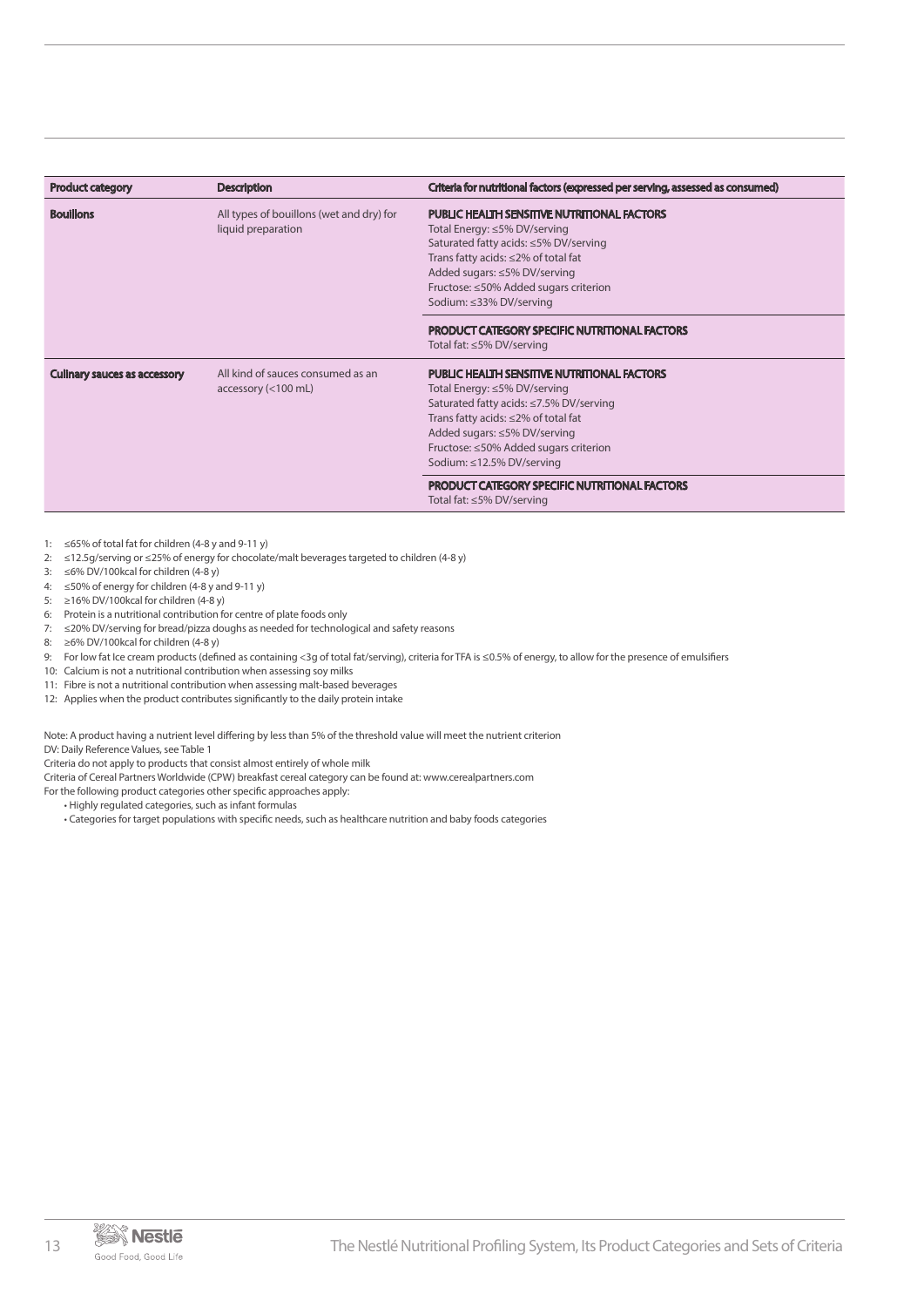## Summary

#### Principle 1

A consideration of the product category and its role in the overall diet

### Principle 2

A consideration of specific nutritional factors pertinent to public health and essential nutritional contributions

| <b>Principle 3</b> |  |  |
|--------------------|--|--|
|                    |  |  |

A consideration of maximum and minimum non-compensatory, rigorous thresholds

### Principle 4

A consideration of serving as consumed and reference values specific to children and adults

| Food & beverage<br>product category                                                                          | Position in the daily<br>eating pattern | <b>Criteria for nutritional factors</b><br>(expressed per serving, as consumed)                                                                                                                                                                                       |  |
|--------------------------------------------------------------------------------------------------------------|-----------------------------------------|-----------------------------------------------------------------------------------------------------------------------------------------------------------------------------------------------------------------------------------------------------------------------|--|
| <b>Enriched beverages</b><br>All kinds of beverages<br>which provide a source<br>of protein and a positive   | <b>Smaller meal</b><br>component/snack  | <b>PUBLIC HEALTH SENSITIVE NUTRITIONAL FACTORS</b><br>Total Energy: 10% DV/serving<br>Saturated fatty acids: ≤10% DV/serving<br>Trans fatty acids: ≤2% total fat<br>Added sugars: ≤25% DV/serving<br>Fructose: ≤50% added sugars criterion<br>Sodium: ≤10% DV/serving |  |
| nutritional contribution<br>and are not milk based<br>$\leq$ 2% milk protein,<br>equivalent to $<$ 60% milk) |                                         | PRODUCT CATEGORY SPECIFIC NUTRITIONAL FACTORS<br>Total fat: ≤10% DV/serving<br>NUTRITIONAL CONTRIBUTIONS OF THE PRODUCT CATEGORY<br>Fibre: $\geq$ 5% DV/serving <sup>8</sup>                                                                                          |  |
|                                                                                                              |                                         |                                                                                                                                                                                                                                                                       |  |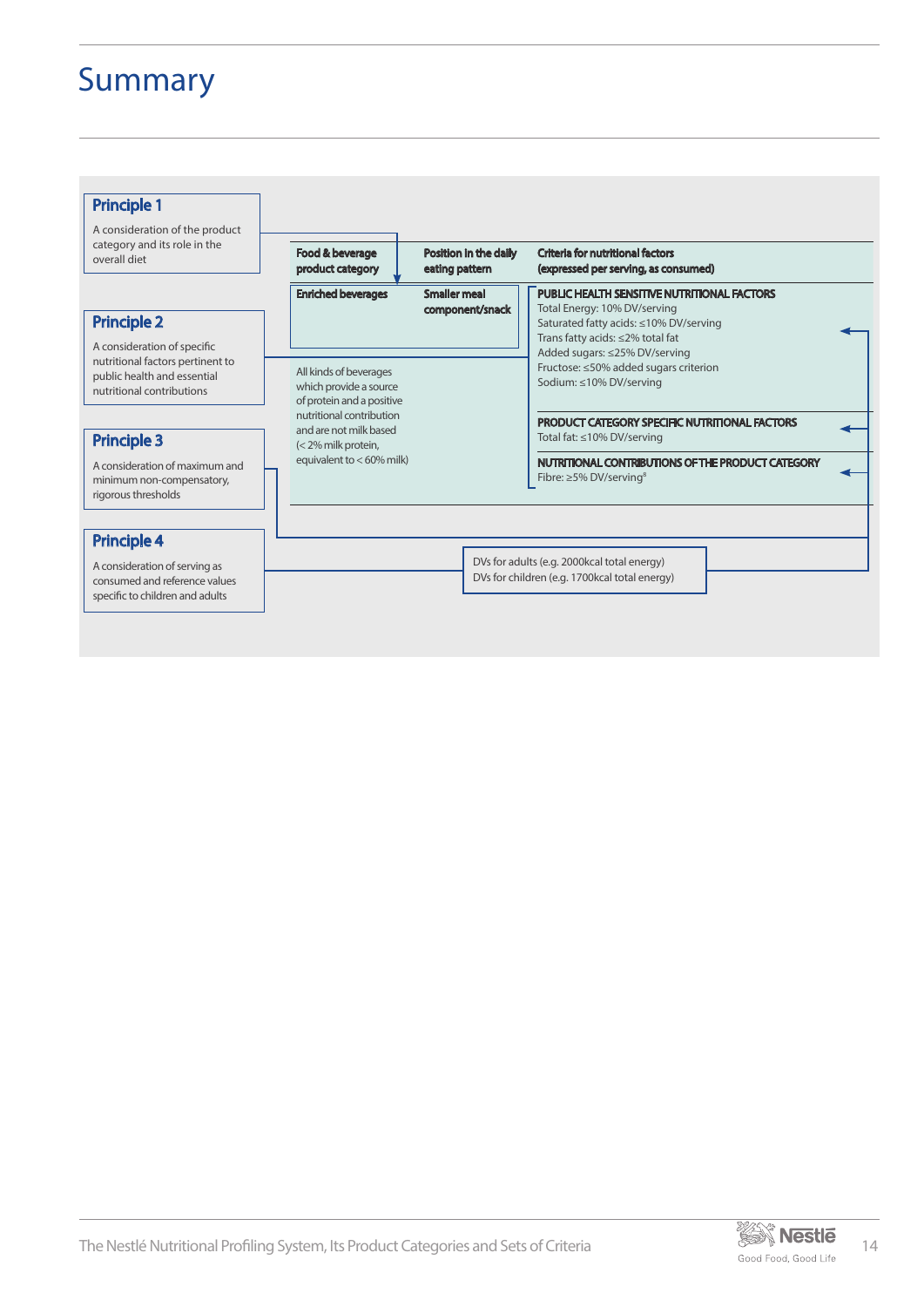## Glossary of terms

Added sugars: All mono and disaccharides (glucose, fructose, sucrose, maltose, lactose, galactose) in a product that are added to foods during processing or preparation. Naturally occurring sugars (such as lactose from milk/dairy fractions, mono and disaccharides from unsweetened fruit ingredients) are excluded provided that the unsweetened fruit ingredient is not added for sweetening purposes.

Daily Reference Values: A set of dietary references, expressed per day, based on WHO and/or other worldwide recognised guidelines on nutrient intake from health authorities.

**Energy: Total energy that is** metabolised, calculated from energyproducing food components.

Fibre: Sum of polysaccharides (degree of polymerization not lower than 3) occurring in food that are neither digested nor absorbed by the human small intestine plus lignin.

**Fructose:** Fructose as part of added sugars (see above).

Nestlé Nutritional Foundation©: The status attained by any Nestlé food or beverage product when it meets the specific criteria established by the Nestlé Nutritional Profiling System.

Nestlé Nutritional Profiling System criterion: A defined level of a

nutritional factor, set for a specific product category and target consumer.

Nutritional factor: Any of the food constituents on which a food product is assessed, e.g. energy, public health sensitive nutrients, total fat, dietary fibre, protein, vitamins, minerals or raw material with high intrinsic nutritional value (whole grain, fruits…).

Protein: Protein content calculated from total nitrogen measured by the Kjeldahl method.

Sodium: All sodium content in a food product. It includes sodium from sodium chloride (salt) and sodium bicarbonate, as well as sodium from any other form present in a food product, e.g. monosodium glutamate, sodium phosphate, sodium carbonate and sodium benzoate etc.

Saturated fatty acids: Sum of all fatty acids containing no double bond.

Threshold: A defined level or limit of a nutritional factor at which the Nestlé Nutritional Foundation is achieved or not achieved.

Total fat: Total lipid content of a product: as the sum of triglycerides, phospholipids, glycolipids, mono and diglycerides.

**Trans fatty acids: All unsaturated** fatty acids with at least one double bond in the trans configuration, except those from animal origin.

#### Further information (www.nestle.com)

For any specific questions on the Nestlé Nutritional Profiling System and the Nestlé Nutritional Foundation®, please contact:

#### Nestlé Corporate Media Relations mediarelations@nestle.com

Nestlé Public Affairs tengkumarina.badlishah@nestle.com

Nestlé Research nutrition.profile@rdls.nestle.com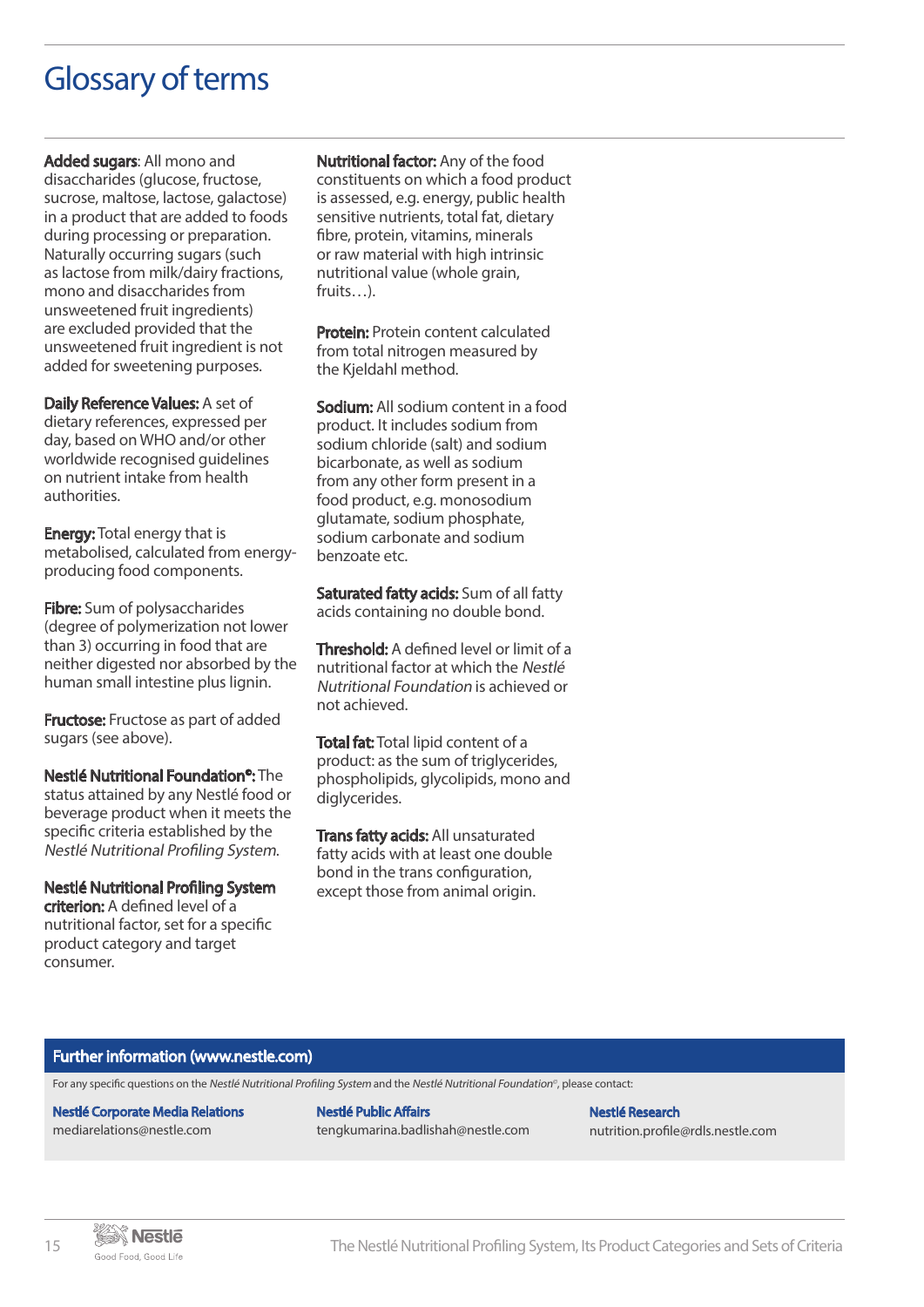# **Notes**